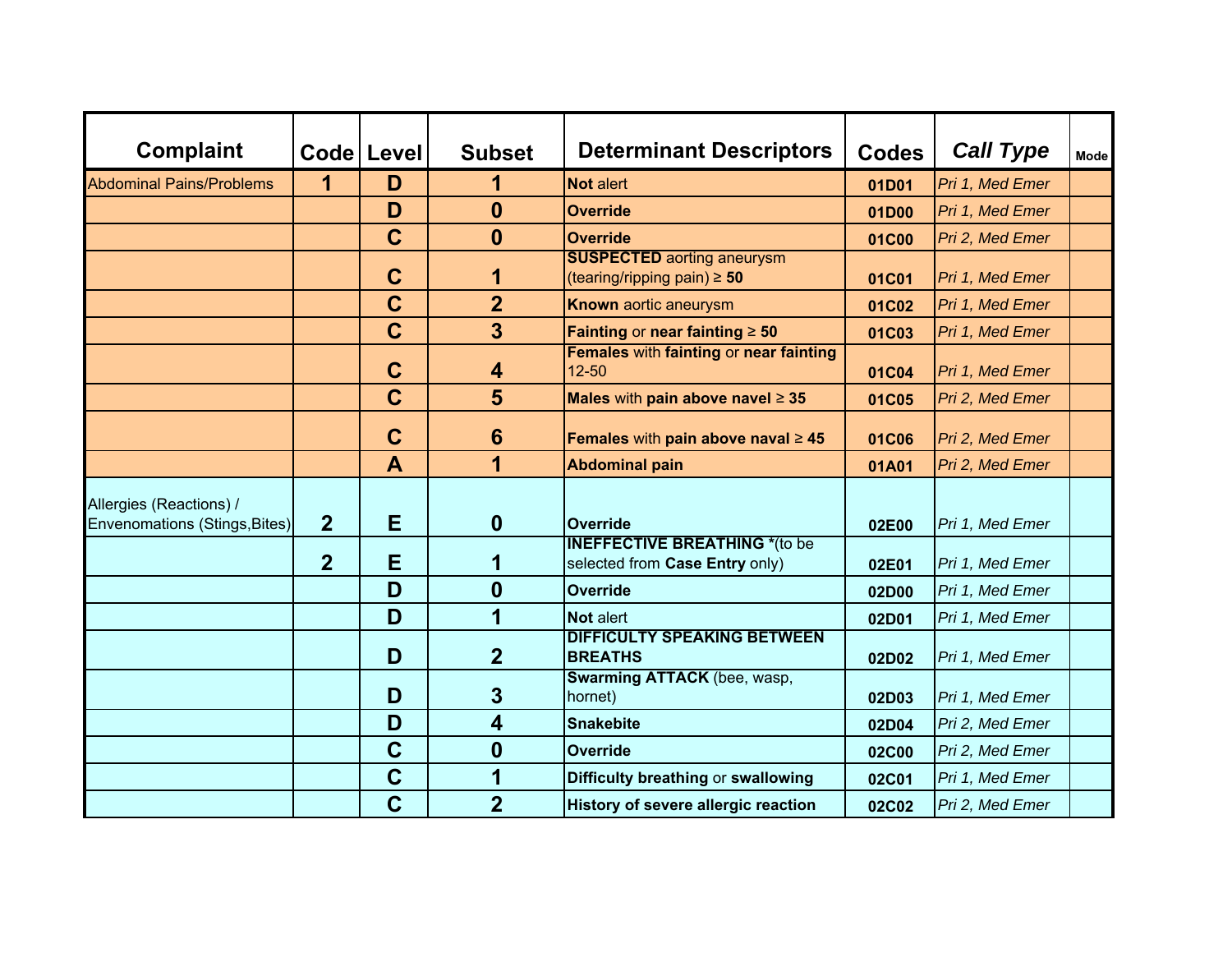|                               |                | B            | $\mathbf{0}$     | <b>Override</b>                                                                   | 02B00 | Pri 2, Med Emer     |       |
|-------------------------------|----------------|--------------|------------------|-----------------------------------------------------------------------------------|-------|---------------------|-------|
|                               |                | B            | 1                | <b>Unknown status/Other codes not</b><br>applicable                               | 02B01 | Pri 2, Med Emer     | Quiet |
|                               |                | A            | 1                | No difficulty breathing or swallowing<br>(rash, hives, or itching may be present) | 02A01 | <b>Med Transfer</b> |       |
|                               |                | A            | $\overline{2}$   | <b>Spider bite</b>                                                                | 02A02 | <b>Med Transfer</b> |       |
| <b>Animal Bites/Attacks</b>   | $\overline{3}$ | D            | $\bf{0}$         | <b>Override</b>                                                                   | 03D00 | Pri 1, Med Emer     |       |
|                               |                | D            | 1                | <b>Unconscious or Arrest</b>                                                      | 03D01 | Pri 1, Med Emer     |       |
|                               |                | D            | $\overline{2}$   | <b>Not alert</b>                                                                  | 03D02 | Pri 1, Med Emer     |       |
|                               |                | D            | $\mathbf{3}$     | <b>Chest or Neck injury (with difficulty</b><br>breathing)                        | 03D03 | Pri 1, Med Emer     |       |
|                               |                | D            | 4                | <b>DANGEROUS</b> body area                                                        | 03D04 | Pri 1, Med Emer     |       |
|                               |                | D            | 5                | Large animal                                                                      | 03D05 | Pri 1, Med Emer     |       |
|                               |                | D            | $6\phantom{1}$   | <b>EXOTIC</b> animal                                                              | 03D06 | Pri 1, Med Emer     |       |
|                               |                | D            | $\overline{7}$   | <b>ATTACK or multiple animals</b>                                                 | 03D07 | Pri 1, Med Emer     |       |
|                               |                | B            | $\mathbf{0}$     | <b>Override</b>                                                                   | 03B00 | Pri 2, Med Emer     |       |
|                               |                | B            | 1                | <b>POSSIBLY DANGEROUS body area</b>                                               | 03B01 | Pri 2, Med Emer     |       |
|                               |                | B            | $\overline{2}$   | <b>SERIOUS hemorrhage</b>                                                         | 03B02 | Pri 2, Med Emer     |       |
|                               |                | B            | 3                | <b>Unknown status/Other codes not</b><br>applicable                               | 03B03 | Pri 2, Med Emer     |       |
|                               |                | $\mathbf{A}$ | 1                | <b>NOT DANGEROUS body area</b>                                                    | 03A01 | Pri 2, Med Emer     | Quiet |
|                               |                | A            | $\overline{2}$   | <b>NON-RECENT</b> ( $\geq 6$ hours) injuries<br>(without priority symptoms)       | 03A02 | <b>Med Transfer</b> |       |
|                               |                | $\mathbf{A}$ | 3                | <b>SUPERFICIAL bites</b>                                                          | 03A03 | <b>Med Transfer</b> |       |
| <b>Assault/Sexual Assault</b> | 4              | D            | $\boldsymbol{0}$ | <b>Override</b>                                                                   | 04D00 | Pri 1, Med Emer     |       |
|                               |                | D            | 1                | <b>Unconscious or Arrest</b>                                                      | 04D01 | Pri 1, Med Emer     |       |
|                               |                | D            | $\overline{2}$   | Not alert                                                                         | 04D02 | Pri 1, Med Emer     |       |
|                               |                | D            | $\overline{3}$   | <b>Chest or Neck injury (with difficulty</b><br>breathing)                        | 04D03 | Pri 1, Med Emer     |       |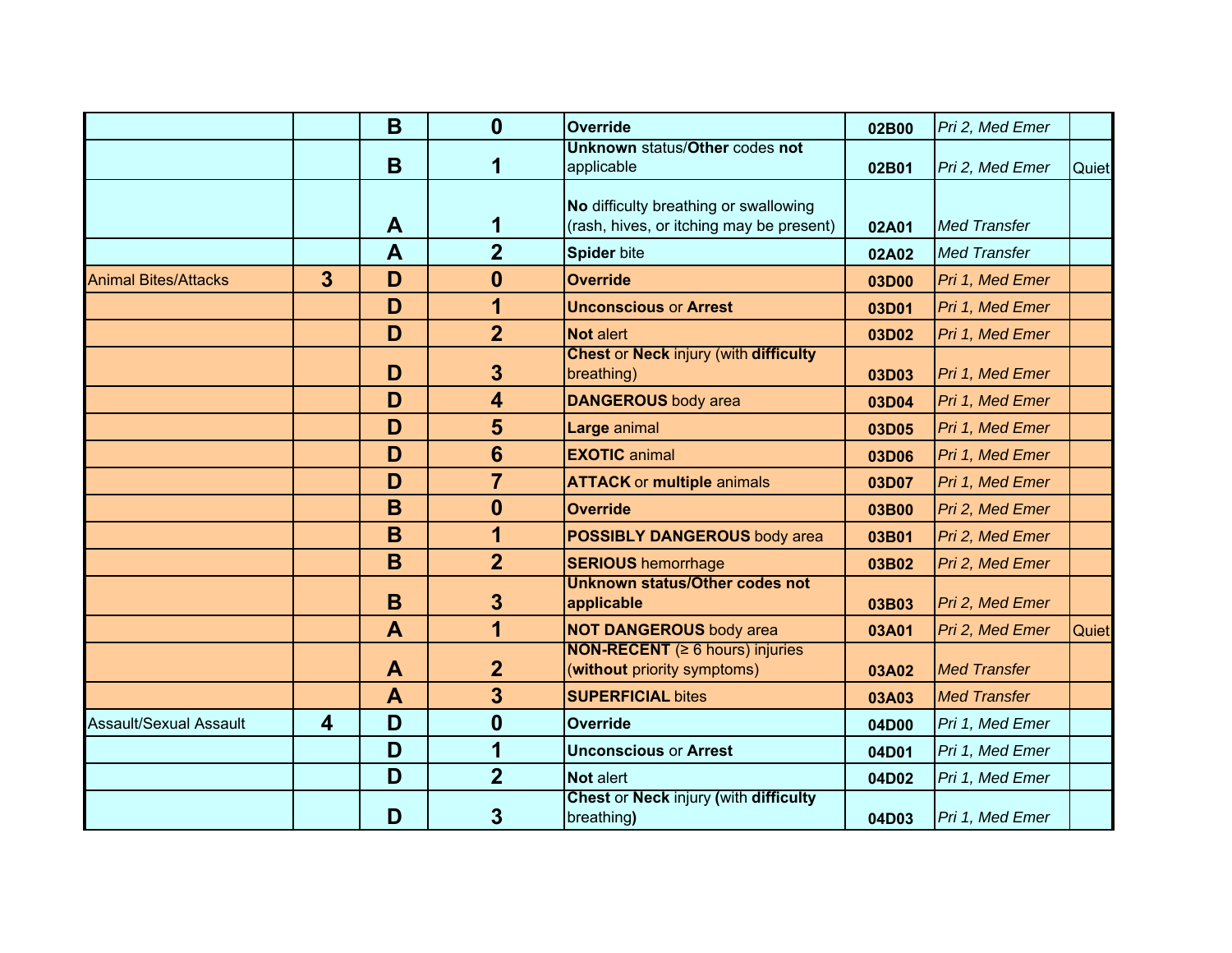|                                                          |                | D            | $\overline{\mathbf{4}}$ | <b>Multiple</b> victims                                                     | 04D04        | Pri 1, Med Emer     |  |
|----------------------------------------------------------|----------------|--------------|-------------------------|-----------------------------------------------------------------------------|--------------|---------------------|--|
|                                                          |                | B            | $\bf{0}$                | Override                                                                    | 04B00        | Pri 2, Med Emer     |  |
|                                                          |                | B            | 1                       | <b>POSSIBLY DANGEROUS body area</b>                                         | 04B01        | Pri 2, Med Emer     |  |
|                                                          |                | B            | $\overline{2}$          | <b>SERIOUS</b> hemorrhage                                                   | 04B02        | Pri 2, Med Emer     |  |
|                                                          |                | B            | $\mathbf{3}$            | <b>Unknown status/Other codes not</b><br>applicable                         | 04B03        | Pri 2, Med Emer     |  |
|                                                          |                | $\mathbf{A}$ | 1                       | <b>NOT DANGEROUS body area</b>                                              | 04A01        | <b>Med Transfer</b> |  |
|                                                          |                | A            | 2 <sup>1</sup>          | <b>NON-RECENT</b> ( $\geq 6$ hours) injuries<br>(without priority symptoms) | 04A02        | <b>Med Transfer</b> |  |
| <b>Back Pain (Non-Traumatic or</b><br>Non-Recent Trauma) | $5\phantom{1}$ | D            | $\mathbf 0$             | <b>Override</b>                                                             | 05D00        | Pri 1, Med Emer     |  |
|                                                          |                | D            | 1                       | Not alert                                                                   | 05D01        | Pri 1, Med Emer     |  |
|                                                          |                | $\mathbf C$  | $\mathbf{0}$            | <b>Override</b>                                                             | <b>05C00</b> | Pri 2, Med Emer     |  |
|                                                          |                | $\mathbf C$  | 1                       | <b>SUSPECTED aortic aneurysm</b><br>(tearing/ripping pain) $\geq 50$        | 05C01        | Pri 2, Med Emer     |  |
|                                                          |                | $\mathbf C$  | $\overline{2}$          | <b>Known aortic aneurysm</b>                                                | 05C02        | Pri 2, Med Emer     |  |
|                                                          |                | $\mathbf C$  | $\overline{3}$          | Fainting or near fainting $\geq 50$                                         | 05C03        | Pri 2, Med Emer     |  |
|                                                          |                | $\mathbf{A}$ | $\overline{1}$          | <b>NON-TRAUMATIC back pain</b>                                              | 05A01        | <b>Med Transfer</b> |  |
|                                                          |                | A            | $\overline{2}$          | <b>NON-RECENT</b> ( $\geq 6$ hours) injuries<br>(without priority symptoms) | 05A02        | <b>Med Transfer</b> |  |
| <b>Breathing Problems</b>                                | $6\phantom{1}$ | E            | 1                       | Override                                                                    | 06E00        | Pri 1, Med Emer     |  |
|                                                          |                | Е            |                         | <b>INEFFECTIVE BREATHING *(to be</b><br>selected from Case Entry only)      | 06E01        | Pri 1, Med Emer     |  |
|                                                          |                | D            | $\boldsymbol{0}$        | <b>Override</b>                                                             | 06D00        | Pri 1, Med Emer     |  |
|                                                          |                | D            | 1                       | Not alert                                                                   | 06D01        | Pri 1, Med Emer     |  |
|                                                          |                | D            | $\overline{2}$          | <b>DIFFICULTY SPEAKING BETWEEN</b><br><b>BREATHS</b>                        | 06D02        | Pri 1, Med Emer     |  |
|                                                          |                | D            | 3                       | <b>CHANGING COLOR</b>                                                       | 06D03        | Pri 1, Med Emer     |  |
|                                                          |                | D            | 4                       | <b>Clammy</b>                                                               | 06D04        | Pri 1, Med Emer     |  |
|                                                          |                | $\mathbf C$  | 1                       | <b>Abnormal breathing</b>                                                   | <b>06C01</b> | Pri 2, Med Emer     |  |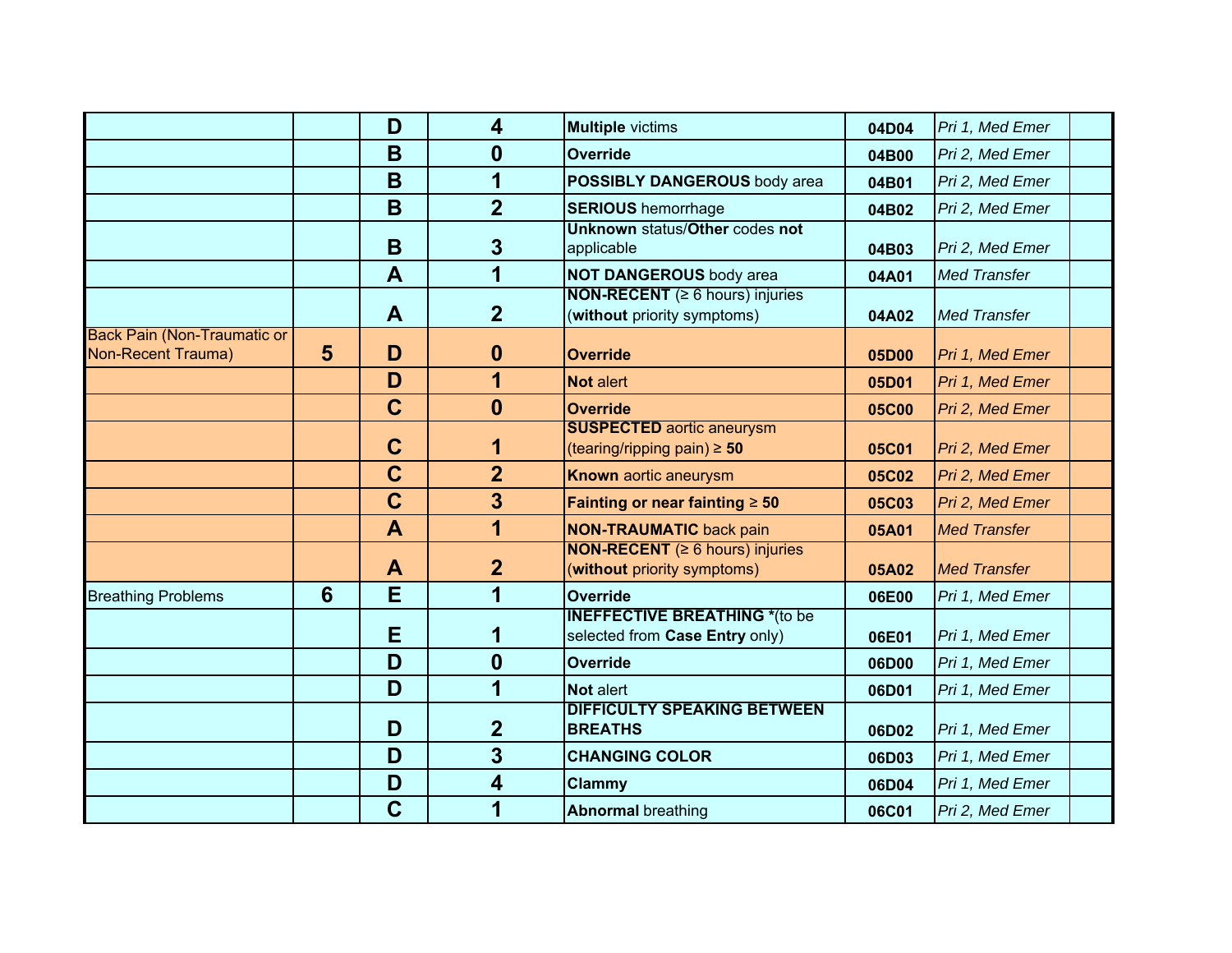| <b>Burns (Scalds) / Explosion</b><br>(Blast)         | $\overline{7}$ | D              | $\mathbf{0}$            | <b>Override</b>                                       | 07D00 | Pri 1, Med Emer       |       |
|------------------------------------------------------|----------------|----------------|-------------------------|-------------------------------------------------------|-------|-----------------------|-------|
|                                                      |                | D              | 1                       | <b>Multiple</b> victims                               | 07D01 | Pri 1, Med Emer       |       |
|                                                      |                | D              | $\overline{2}$          | <b>Unconscious or Arrest</b>                          | 07D02 | Pri 1, Med Emer       |       |
|                                                      |                | D              | $\overline{3}$          | <b>Not alert</b>                                      | 07D03 | Pri 1, Med Emer       |       |
|                                                      |                | D              | 4                       | <b>DIFFICULTY SPEAKING BETWEEN</b><br><b>BREATHS</b>  | 07D04 | Pri 1, Med Emer       |       |
|                                                      |                | $\mathbf C$    | $\mathbf{0}$            | <b>Override</b>                                       | 07C00 | Pri 2, Med Emer       |       |
|                                                      |                | $\mathbf C$    | 1                       | <b>Building fire</b> with persons reported<br>inside  | 07C01 | <b>Building Fire</b>  |       |
|                                                      |                | $\overline{C}$ | $\overline{2}$          | <b>Difficulty breathing</b>                           | 07C02 | Pri 1, Med Emer       |       |
|                                                      |                | $\mathbf C$    | $\overline{3}$          | Burns ≥ 18% body area                                 | 07C03 | Pri 2, Med Emer       |       |
|                                                      |                | $\mathbf C$    | $\overline{\mathbf{4}}$ | <b>SIGNIFICANT FACIAL burns</b>                       | 07C04 | Pri 1, Med Emer       |       |
|                                                      |                | B              | $\mathbf{0}$            | <b>Override</b>                                       | 07B00 | Pri 2, Med Emer       |       |
|                                                      |                | B              | 1                       | <b>Blast injuries (without priority)</b><br>symptoms) | 07B01 | Pri 2, Med Emer       |       |
|                                                      |                | B              | $\overline{2}$          | <b>Unknown status/Other codes not</b><br>applicable   | 07B02 | Pri 2, Med Emer       |       |
|                                                      |                | A              | 1                       | Burns ≤ 18% body area                                 | 07A01 | Pri 2, Med Emer       | Quiet |
|                                                      |                | $\mathbf{A}$   | $\overline{2}$          | Fire alarm (unknown situation)                        | 07A02 | <b>Business Alarm</b> |       |
|                                                      |                | $\mathbf{A}$   | $\overline{\mathbf{3}}$ | Sunburn or MINOR burns ( I hand size)                 | 07A03 | <b>Med Transfer</b>   |       |
| Carbon<br>Monoxide/Inhalation/Hazmat/<br><b>CBRN</b> | 8              | D              | $\boldsymbol{0}$        | <b>Override</b>                                       | 08D00 | CO w/ Symptoms        |       |
|                                                      |                | D              | 1                       | <b>Unconscious or Arrest</b>                          | 08D01 | CO w/ Symptoms        |       |
|                                                      |                | D              | $\overline{2}$          | <b>Not alert</b>                                      | 08D02 | CO w/ Symptoms        |       |
|                                                      |                | D              | 3                       | <b>DIFFICULTY SPEAKING BETWEEN</b><br><b>BREATHS</b>  | 08D03 | CO w/ Symptoms        |       |
|                                                      |                | D              | 4                       | <b>Multiple</b> victims                               | 08D04 | Haz-Mat               |       |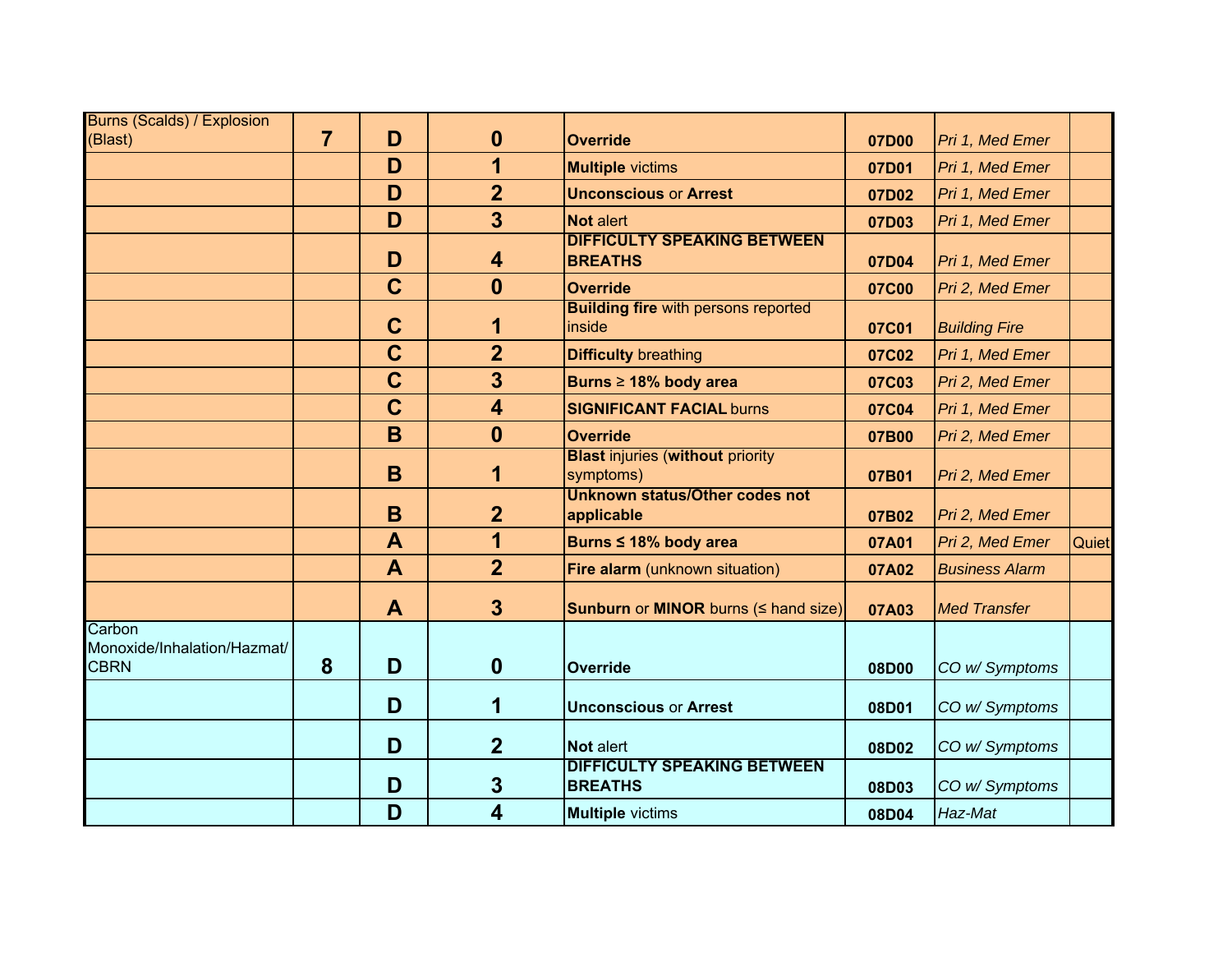|                                                       |   |             |                         | Unknown status/Other codes not                                                                                                                   |              |                            |  |
|-------------------------------------------------------|---|-------------|-------------------------|--------------------------------------------------------------------------------------------------------------------------------------------------|--------------|----------------------------|--|
|                                                       |   | D           | $5\phantom{1}$          | applicable                                                                                                                                       | 08D05        | CO w/ Symptoms             |  |
|                                                       |   | $\mathbf C$ | $\mathbf 0$             | <b>Override</b>                                                                                                                                  | <b>08C00</b> | CO w/ Symptoms             |  |
|                                                       |   | $\mathbf C$ | 1                       | Alert with difficulty breathing                                                                                                                  | <b>08C01</b> | CO w/ Symptoms             |  |
|                                                       |   | B           | $\mathbf 0$             | <b>Override</b>                                                                                                                                  | 08B00        | CO w/ Symptoms             |  |
|                                                       |   | B           | 1                       | Alert without difficulty breathing                                                                                                               | 08B01        | CO w/No<br><b>Symptoms</b> |  |
|                                                       |   | Ω           | 1                       | Carbon monoxide detector alarm<br>(without priority symptoms)                                                                                    | 08O01        | CO w/No<br><b>Symptoms</b> |  |
| <b>Cardiac or Repiratory Arrest /</b><br><b>Death</b> | 9 | E           | $\boldsymbol{0}$        | <b>Override</b>                                                                                                                                  | 09E00        | Pri 1, Med Emer            |  |
|                                                       |   | E           | 1                       | Not breathing at all                                                                                                                             | 09E01        | Pri 1, Med Emer            |  |
|                                                       |   | E           | $\overline{2}$          | <b>Breathing uncertain (AGONAL)</b>                                                                                                              | 09E02        | Pri 1, Med Emer            |  |
|                                                       |   | E           | 3                       | <b>Hanging</b>                                                                                                                                   | 09E03        | Pri 1, Med Emer            |  |
|                                                       |   | E           | $\overline{\mathbf{4}}$ | <b>Strangulation</b>                                                                                                                             | 09E04        | Pri 1, Med Emer            |  |
|                                                       |   | E           | 5                       | <b>Suffocation</b>                                                                                                                               | 09E05        | Pri 1, Med Emer            |  |
|                                                       |   | E           | $6\phantom{1}$          | <b>Underwater</b>                                                                                                                                | 09E06        | <b>Water Rescue</b>        |  |
|                                                       |   | D           | $\mathbf{0}$            | <b>Override</b>                                                                                                                                  | 09D00        | Pri 1, Med Emer            |  |
|                                                       |   | D           | 1                       | <b>INEFFECTIVE BREATHING</b><br>(discovered during Key Questioning<br>only) * (select only when linking from<br>other Chief Complaint Protocols) | 09D01        | Pri 1, Med Emer            |  |
|                                                       |   | D           | $\overline{2}$          | <b>OBVIOUS or EXPECTED DEATH</b><br>questionable                                                                                                 | 09D02        | Pri 1, Med Emer            |  |
|                                                       |   | B           | $\mathbf{0}$            | <b>Override</b>                                                                                                                                  | 09B00        | Pri 1, Med Emer            |  |
|                                                       |   | B           | 1                       | <b>OBVIOUS DEATH unquestionable (a)</b><br>through i)                                                                                            | 09B01        | <b>NOTIFY PD</b>           |  |
|                                                       |   | $\Omega$    | 1                       | <b>EXPECTED DEATH unquestionable (x</b><br>through z)                                                                                            | 09001        | <b>NOTIFY PD</b>           |  |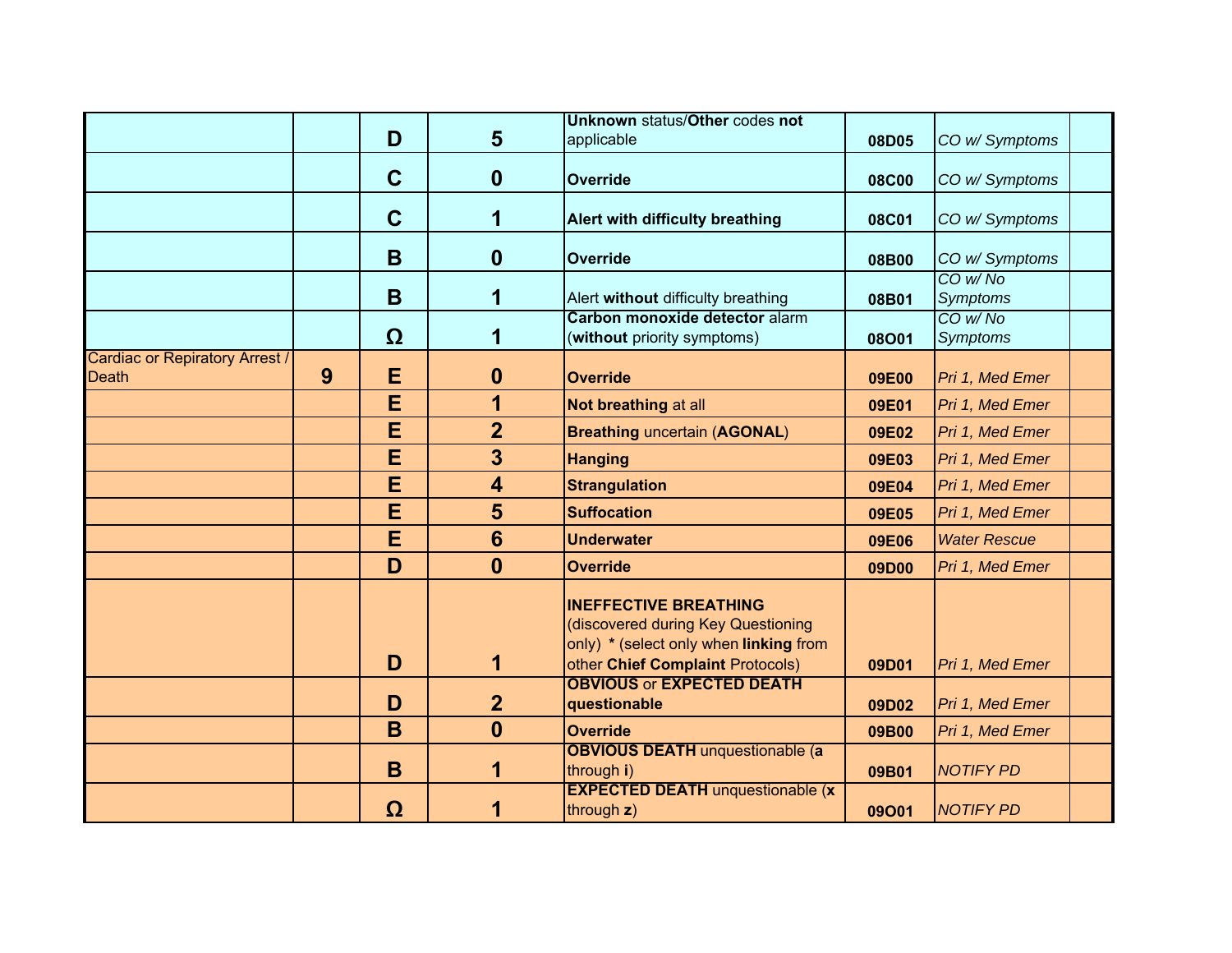| Chest Pain (Non-Traumatic)  | 10 | D           | 0                       | <b>Override</b>                                                       | <b>10D00</b> | Pri 1, Med Emer |  |
|-----------------------------|----|-------------|-------------------------|-----------------------------------------------------------------------|--------------|-----------------|--|
|                             |    | D           | 1                       | <b>Not alert</b>                                                      | 10D01        | Pri 1, Med Emer |  |
|                             |    | D           | $\boldsymbol{2}$        | <b>DIFFICULTY SPEAKING BETWEEN</b><br><b>BREATHS</b>                  | 10D02        | Pri 1, Med Emer |  |
|                             |    | D           | $\overline{\mathbf{3}}$ | <b>CHANGING COLOR</b>                                                 | 10D03        | Pri 1, Med Emer |  |
|                             |    | D           | $\overline{\mathbf{4}}$ | Clammy                                                                | 10D04        | Pri 1, Med Emer |  |
|                             |    | $\mathbf C$ | $\boldsymbol{0}$        | <b>Override</b>                                                       | 10D00        | Pri 2, Med Emer |  |
|                             |    | $\mathbf C$ | 1                       | <b>Abnormal breathing</b>                                             | <b>10C01</b> | Pri 2, Med Emer |  |
|                             |    | $\mathbf C$ | $\overline{2}$          | Heart attack or angina history                                        | <b>10C02</b> | Pri 2, Med Emer |  |
|                             |    | $\mathbf C$ | $\overline{\mathbf{3}}$ | <b>Cocaine</b>                                                        | <b>10C03</b> | Pri 1, Med Emer |  |
|                             |    | $\mathbf C$ | $\overline{\mathbf{4}}$ | Breathing normally ≥35                                                | <b>10C04</b> | Pri 2, Med Emer |  |
|                             |    | A           | 1                       | Breathing normally $\leq 35$                                          | <b>10A01</b> | Pri 2, Med Emer |  |
| Choking                     | 11 | E           | $\boldsymbol{0}$        | <b>Override</b>                                                       | 11E00        | Pri 1, Med Emer |  |
|                             |    | E           | 1                       | <b>COMPLETE</b><br>obstruction/INEFFECTIVE<br><b>BREATHING</b>        | 11E01        | Pri 1, Med Emer |  |
|                             |    | D           | $\boldsymbol{0}$        | <b>Override</b>                                                       | 11D00        | Pri 1, Med Emer |  |
|                             |    | D           | 1                       | <b>Abnormal breathing (PARTIAL</b><br>obstruction)                    | <b>11D01</b> | Pri 1, Med Emer |  |
|                             |    | D           | $\overline{2}$          | Not alert                                                             | 11D02        | Pri 1, Med Emer |  |
|                             |    | A           | 1                       | Not choking now (can talk or cry, is<br>alert and breathing normally) | <b>11A01</b> | Pri 2, Med Emer |  |
| <b>Convulsions/Seizures</b> | 12 | D           | $\boldsymbol{0}$        | <b>Override</b>                                                       | <b>12D00</b> | Pri 1, Med Emer |  |
|                             |    | D           | 1                       | Not breathing (after Key Questioning)                                 | <b>12D01</b> | Pri 1, Med Emer |  |
|                             |    | D           | $\overline{2}$          | <b>CONTINUOUS or MULTIPLE seizures</b>                                | 12D02        | Pri 2, Med Emer |  |
|                             |    | D           | $\overline{3}$          | <b>AGONAL/INEFFECTIVE BREATHING</b>                                   | 12D03        | Pri 1, Med Emer |  |
|                             |    | D           | 4                       | Effective breathing not verified $\geq 35$                            | 12D04        | Pri 1, Med Emer |  |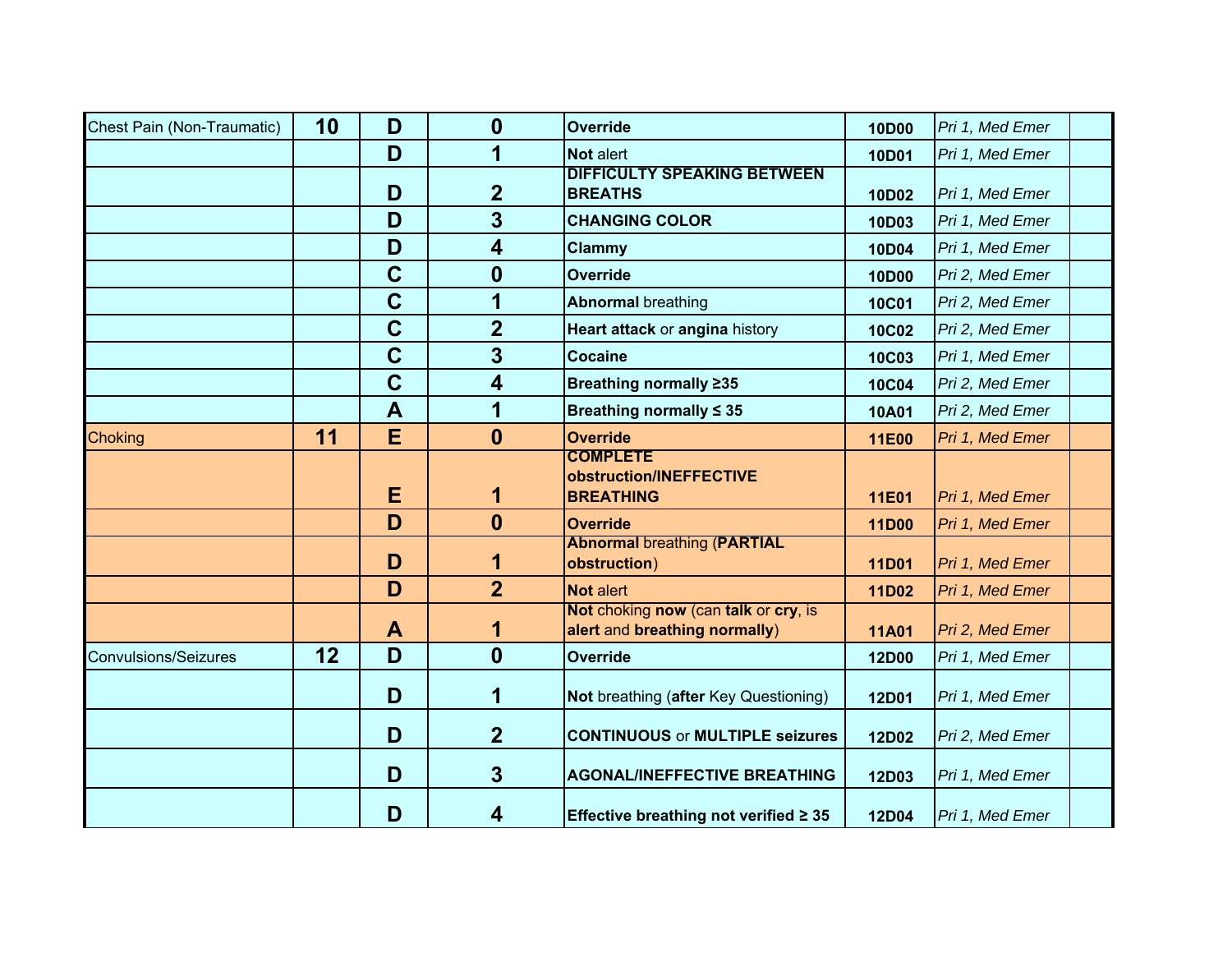|                                                     |    | $\mathbf C$  | $\boldsymbol{0}$        | Override                                                | <b>12C00</b> | Pri 2, Med Emer     |              |
|-----------------------------------------------------|----|--------------|-------------------------|---------------------------------------------------------|--------------|---------------------|--------------|
|                                                     |    | $\mathbf C$  | 1                       | <b>FOCAL</b> seizure (not alert)                        | <b>12C01</b> | Pri 1, Med Emer     |              |
|                                                     |    | $\mathbf C$  | $\overline{2}$          | Pregnancy                                               | <b>12C02</b> | Pri 2, Med Emer     |              |
|                                                     |    | $\mathbf C$  | 3                       | <b>Diabetic</b>                                         | <b>12C03</b> | Pri 2, Med Emer     |              |
|                                                     |    | B            | $\mathbf{0}$            | <b>Override</b>                                         | 12B00        | Pri 2, Med Emer     |              |
|                                                     |    | B            | 1                       | Effective breathing not verified $\leq 35$              | 12B01        | Pri 2, Med Emer     |              |
|                                                     |    | A            | 1                       | Not seizing now and breathing<br>effectively (verified) | <b>12A01</b> | Pri 2, Med Emer     |              |
|                                                     |    | A            | $\overline{2}$          | <b>FOCAL</b> seizure (alert)                            | <b>12A02</b> | Pri 2, Med Emer     |              |
|                                                     |    | $\mathbf{A}$ | 3                       | Impending seizure (aura)                                | 12A03        | Pri 2, Med Emer     |              |
| <b>Diabetic Problems</b>                            | 13 | D            | $\boldsymbol{0}$        | <b>Override</b>                                         | <b>13D00</b> | Pri 1, Med Emer     |              |
|                                                     |    | D            | 1                       | <b>Unconscious</b>                                      | <b>13D01</b> | Pri 1, Med Emer     |              |
|                                                     |    | $\mathbf C$  | $\mathbf{0}$            | <b>Override</b>                                         | <b>13C00</b> | Pri 2, Med Emer     |              |
|                                                     |    | $\mathbf C$  | 1                       | Not alert                                               | <b>13C01</b> | Pri 1, Med Emer     |              |
|                                                     |    | $\mathbf C$  | $\overline{2}$          | <b>Abnormal behavior</b>                                | <b>13C02</b> | Pri 2, Med Emer     |              |
|                                                     |    | $\mathbf C$  | 3                       | <b>Abnormal breathing</b>                               | <b>13C03</b> | Pri 2, Med Emer     |              |
|                                                     |    | A            | 1                       | <b>Alert and behaving normally</b>                      | <b>13A01</b> | Pri 2, Med Emer     | <b>Quiet</b> |
| Drowning (Near) / Diving /<br><b>SCUBA Accident</b> | 14 | D            | $\mathbf 0$             | <b>Override</b>                                         | <b>14D00</b> | <b>Water Rescue</b> |              |
|                                                     |    | D            | 1                       | <b>Unconscious or Arrest</b>                            | 14D01        | <b>Water Rescue</b> |              |
|                                                     |    | D            | $\overline{2}$          | <b>Not alert</b>                                        | 14D02        | <b>Water Rescue</b> |              |
|                                                     |    | D            | 3                       | <b>DIVING</b> or suspected neck injury                  | 14D03        | <b>Water Rescue</b> |              |
|                                                     |    | D            | $\overline{\mathbf{4}}$ | <b>SCUBA</b> accident                                   | 14D04        | <b>Water Rescue</b> |              |
|                                                     |    | $\mathbf C$  | $\boldsymbol{0}$        | <b>Override</b>                                         | <b>14C00</b> | <b>Water Rescue</b> |              |
|                                                     |    | $\mathbf C$  | 1                       | Alert with abnormal breathing                           | <b>14C01</b> | <b>Water Rescue</b> |              |
|                                                     |    | B            | $\boldsymbol{0}$        | <b>Override</b>                                         | 14B00        | <b>Water Rescue</b> |              |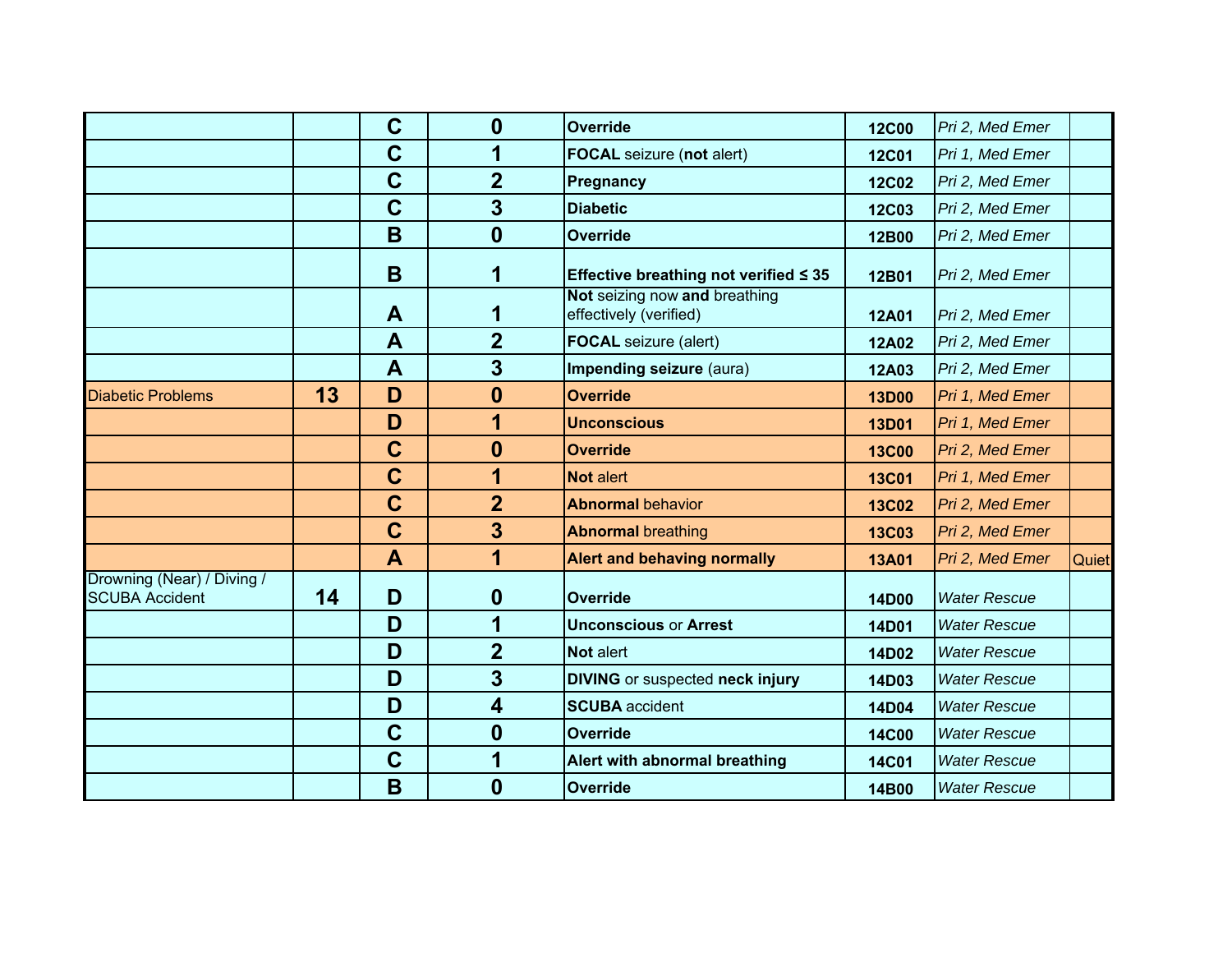|                         |    | B            |                         | Alert and breathing normally (injuries or<br>in water)         | 14B01        | <b>Water Rescue</b> |       |
|-------------------------|----|--------------|-------------------------|----------------------------------------------------------------|--------------|---------------------|-------|
|                         |    |              |                         | <b>Unknown status/Other codes not</b>                          |              |                     |       |
|                         |    | B            | $\overline{2}$          | applicable                                                     | 14B02        | Pri 2, Med Emer     |       |
|                         |    | A            | 1                       | Alert and breathing normally (no<br>injuries and out of water) | <b>14A01</b> | Pri 2, Med Emer     |       |
| Electrocution/Lightning | 15 | E            | $\mathbf{0}$            | <b>Override</b>                                                | <b>15E00</b> | Pri 1, Med Emer     |       |
|                         |    | Е            | 1                       | <b>NOT BREATHING/INEFFECTIVE</b><br><b>BREATHING</b>           | <b>15E01</b> | Pri 1, Med Emer     |       |
|                         |    | D            | $\mathbf{0}$            | <b>Override</b>                                                | <b>15D00</b> | Pri 1, Med Emer     |       |
|                         |    | D            | 1                       | <b>Unconscious</b>                                             | <b>15D01</b> | Pri 1, Med Emer     |       |
|                         |    | D            | $\overline{2}$          | Not disconnected from power                                    | <b>15D02</b> | Pri 1, Med Emer     |       |
|                         |    | D            | 3                       | Power not off or hazard present                                | <b>15D03</b> | Pri 1, Med Emer     |       |
|                         |    | D            | $\overline{\mathbf{4}}$ | <b>EXTREME FALL</b> $(≥ 30ft/10m)$                             | 15D04        | Rescue              |       |
|                         |    | D            | 5                       | <b>LONG FALL</b>                                               | <b>15D05</b> | Pri 1, Med Emer     |       |
|                         |    | D            | $6\phantom{1}$          | <b>Not alert</b>                                               | <b>15D06</b> | Pri 1, Med Emer     |       |
|                         |    | D            | $\overline{\mathbf{7}}$ | <b>Abnormal breathing</b>                                      | <b>15D07</b> | Pri 2, Med Emer     |       |
|                         |    | D            | 8                       | <b>Unknown status/Other codes not</b><br>applicable            | <b>15D08</b> | Pri 2, Med Emer     |       |
|                         |    | $\mathbf C$  | 1                       | <b>Alert and breathing normally</b>                            | <b>15C01</b> | Pri 2, Med Emer     |       |
| Eye Problems / Injuries | 16 | D            | $\bf{0}$                | Override                                                       | <b>16D00</b> | Pri 1, Med Emer     |       |
|                         |    | D            | 1                       | <b>Not alert</b>                                               | <b>16D01</b> | Pri 1, Med Emer     |       |
|                         |    | B            | $\bf{0}$                | <b>Override</b>                                                | 16B00        | Pri 2, Med Emer     |       |
|                         |    | B            | 1                       | <b>SEVERE</b> eye injuries                                     | 16B01        | Pri 2, Med Emer     |       |
|                         |    | A            | 1                       | <b>MODERATE</b> eye injuries                                   | <b>16A01</b> | Pri 2, Med Emer     |       |
|                         |    | $\mathbf{A}$ | $\overline{2}$          | <b>MINOR</b> eye injuries                                      | <b>16A02</b> | Pri 2, Med Emer     | Quiet |
|                         |    | A            | $\overline{\mathbf{3}}$ | <b>MEDICAL</b> eye problems                                    | 16A03        | <b>Med Transfer</b> |       |
| <b>Falls</b>            | 17 | D            | $\boldsymbol{0}$        | <b>Override</b>                                                | <b>17D00</b> | <b>Rescue</b>       |       |
|                         |    | D            | 1                       | <b>EXTREME FALL <math>(≥ 30ft/10m)</math></b>                  | <b>17D01</b> | Rescue              |       |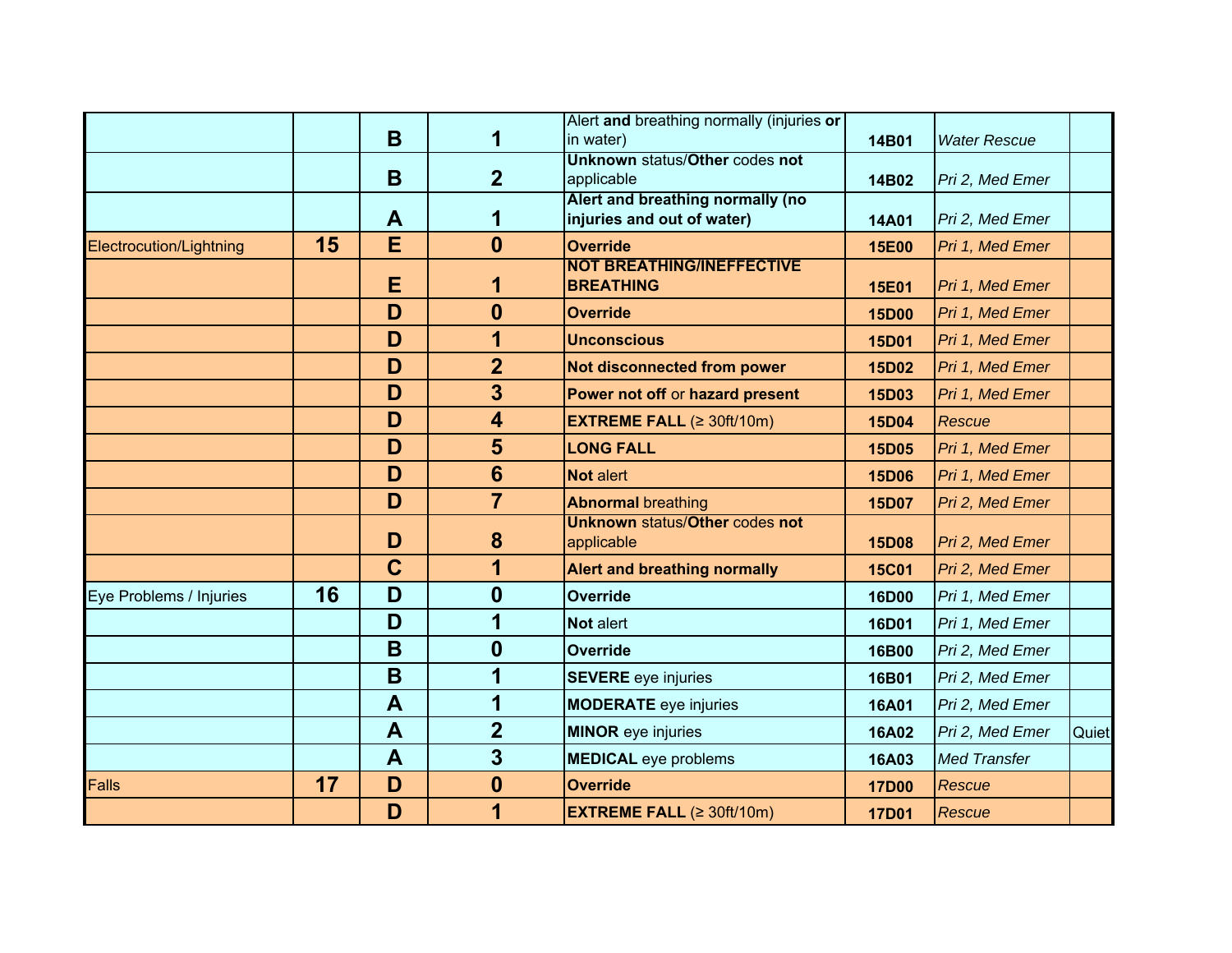|                           |    | D            | $\overline{2}$          | <b>Unconscious or Arrest</b>                                                | <b>17D02</b> | Pri 1, Med Emer            |       |
|---------------------------|----|--------------|-------------------------|-----------------------------------------------------------------------------|--------------|----------------------------|-------|
|                           |    | D            | $\overline{3}$          | <b>Not alert</b>                                                            | <b>17D03</b> | Pri 1, Med Emer            |       |
|                           |    | D            | 4                       | <b>Chest or Neck injury (with difficulty</b><br>breathing)                  | <b>17D04</b> | Pri 1, Med Emer            |       |
|                           |    | D            | 5                       | <b>LONG FALL</b>                                                            | <b>17D05</b> | Pri 1, Med Emer            |       |
|                           |    | B            | $\boldsymbol{0}$        | <b>Override</b>                                                             | <b>17B00</b> | Pri 2, Med Emer            |       |
|                           |    | B            | 1                       | <b>POSSIBLY DANGEROUS body area</b>                                         | 17B01        | Pri 2, Med Emer            |       |
|                           |    | B            | $\overline{2}$          | <b>SERIOUS</b> hemorrhage                                                   | 17B02        | Pri 2, Med Emer            |       |
|                           |    | B            | 3                       | <b>Unknown status/Other codes not</b><br>applicable                         | 17B03        | Pri 2, Med Emer            |       |
|                           |    | $\mathbf{A}$ | $\boldsymbol{0}$        | <b>Override</b>                                                             | <b>17A00</b> | Pri 2, Med Emer            |       |
|                           |    | $\mathbf{A}$ | 1                       | <b>NOT DANGEROUS body area</b>                                              | <b>17A01</b> | Pri 2, Med Emer            |       |
|                           |    | A            | $\overline{2}$          | <b>NON-RECENT</b> ( $\geq 6$ hours) injuries<br>(without priority symptoms) | <b>17A02</b> | <b>Med Transfer</b>        |       |
|                           |    | A            | $\mathbf{3}$            | <b>PUBLIC ASSIST (no injuries and no</b><br>priority symptoms)              | <b>17A03</b> | <b>Assist with Lifting</b> |       |
| Headache                  | 18 | $\mathbf C$  | $\boldsymbol{0}$        | <b>Override</b>                                                             | <b>18C00</b> | Pri 1, Med Emer            |       |
|                           |    | $\mathbf C$  | 1                       | Not alert                                                                   | <b>18C01</b> | Pri 1, Med Emer            |       |
|                           |    | $\mathbf C$  | $\overline{2}$          | <b>Abnormal breathing</b>                                                   | <b>18C02</b> | Pri 2, Med Emer            |       |
|                           |    | $\mathbf C$  | $\overline{\mathbf{3}}$ | Speech problems                                                             | <b>18C03</b> | Pri 2, Med Emer            |       |
|                           |    | $\mathbf C$  | $\overline{\mathbf{4}}$ | Sudden onset of severe pain                                                 | <b>18C04</b> | Pri 2, Med Emer            |       |
|                           |    | $\mathbf C$  | $5\phantom{1}$          | <b>Numbness</b>                                                             | <b>18C05</b> | Pri 2, Med Emer            |       |
|                           |    | $\mathbf C$  | $6\phantom{1}6$         | <b>Paralysis</b>                                                            | <b>18C06</b> | Pri 2, Med Emer            |       |
|                           |    | $\mathbf C$  | $\overline{7}$          | Change in behavior $( \leq 3$ hrs)                                          | <b>18C07</b> | Pri 2, Med Emer            |       |
|                           |    | B            | $\boldsymbol{0}$        | Override                                                                    | 18B00        | Pri 2, Med Emer            |       |
|                           |    | B            | 1                       | <b>Unknown status/Other codes not</b><br>applicable                         | 18B01        | Pri 2, Med Emer            | Quiet |
|                           |    | A            | 1                       | <b>Breathing normally</b>                                                   | <b>18A01</b> | <b>Med Transfer</b>        |       |
| Heart Problems / A.I.C.D. | 19 | D            | $\bf{0}$                | <b>Override</b>                                                             | <b>19D00</b> | Pri 1, Med Emer            |       |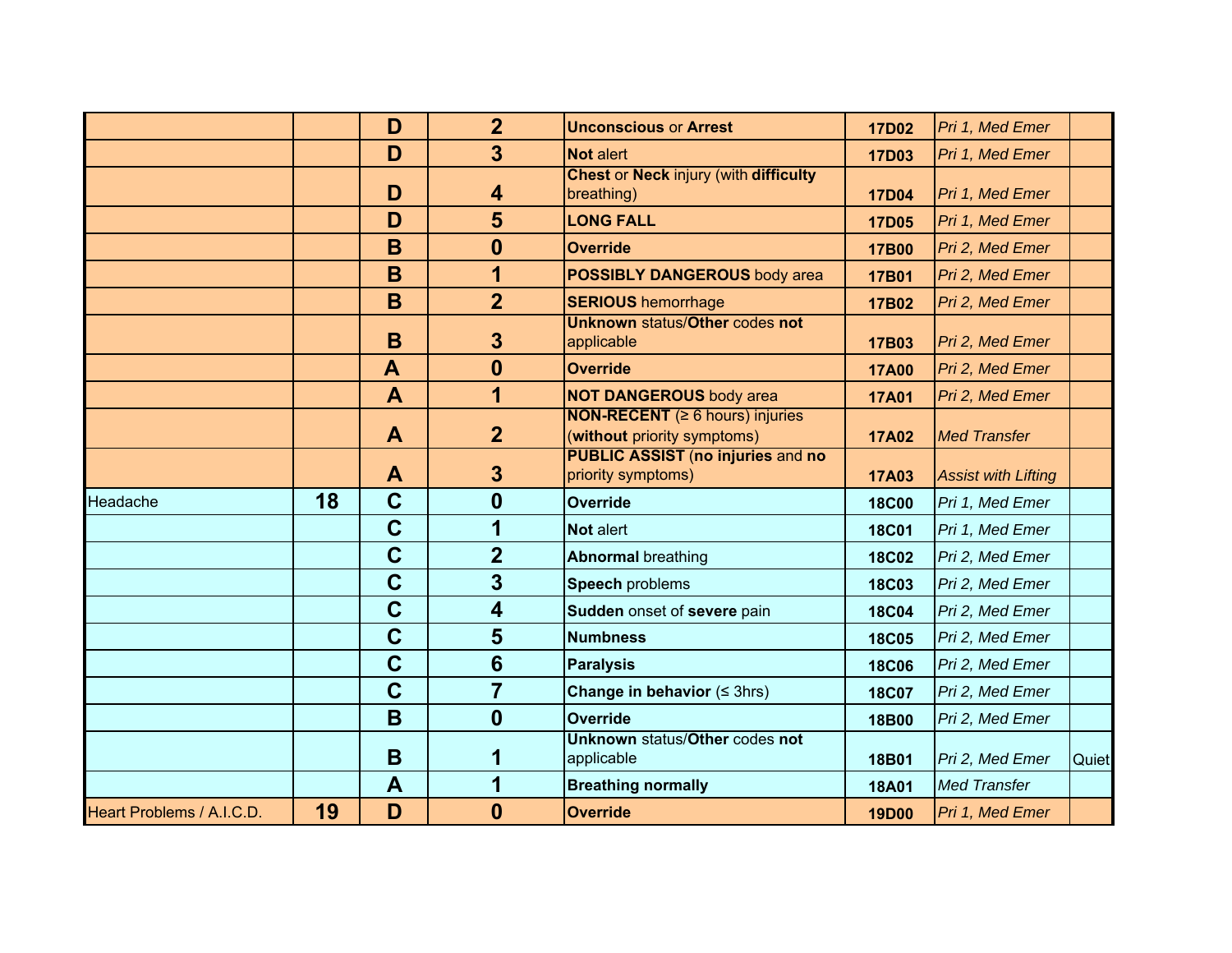|                      |    | D           | 1                       | <b>Not alert</b>                                                           | <b>19D01</b> | Pri 1, Med Emer |  |
|----------------------|----|-------------|-------------------------|----------------------------------------------------------------------------|--------------|-----------------|--|
|                      |    | D           | $\overline{2}$          | <b>DIFFICULTY SPEAKING BETWEEN</b><br><b>BREATHS</b>                       | 19D02        | Pri 1, Med Emer |  |
|                      |    | D           | $\overline{3}$          | <b>CHANGING COLOR</b>                                                      | 19D03        | Pri 1, Med Emer |  |
|                      |    | D           | $\overline{\mathbf{4}}$ | <b>Clammy</b>                                                              | <b>19D04</b> | Pri 1, Med Emer |  |
|                      |    | D           | 5                       | <b>Just resuscitated and/or defibrillated</b><br>(external)                | <b>19D05</b> | Pri 1, Med Emer |  |
|                      |    | $\mathbf C$ | $\bf{0}$                | <b>Override</b>                                                            | <b>19C00</b> | Pri 2, Med Emer |  |
|                      |    | $\mathbf C$ | 1                       | Firing of A.I.C.D                                                          | <b>19C01</b> | Pri 2, Med Emer |  |
|                      |    | $\mathbf C$ | $\overline{2}$          | <b>Abnormal breathing</b>                                                  | <b>19C02</b> | Pri 2, Med Emer |  |
|                      |    | $\mathbf C$ | $\overline{\mathbf{3}}$ | Chest pain $\geq 35$                                                       | <b>19C03</b> | Pri 2, Med Emer |  |
|                      |    | $\mathbf C$ | $\overline{\mathbf{4}}$ | <b>Cardiac history</b>                                                     | <b>19C04</b> | Pri 2, Med Emer |  |
|                      |    | $\mathbf C$ | 5                       | <b>Cocaine</b>                                                             | <b>19C05</b> | Pri 1, Med Emer |  |
|                      |    | $\mathbf C$ | $6\phantom{1}$          | Heart rate $\leq 50$ bpm or $\geq 130$ bpm<br>(without priority symptoms)  | <b>19C06</b> | Pri 2, Med Emer |  |
|                      |    | $\mathbf C$ | $\overline{7}$          | <b>Unknown status/Other codes not</b><br>applicable                        | <b>19C07</b> | Pri 2, Med Emer |  |
|                      |    | B           | $\boldsymbol{0}$        | <b>Override</b>                                                            | 19B00        | Pri 2, Med Emer |  |
|                      |    | A           | 1                       | Heart rate $\geq 50$ bpm and $\leq 130$ bpm<br>(without priority symptoms) | <b>19A01</b> | Pri 2, Med Emer |  |
|                      |    | A           | $\overline{2}$          | Chest pain $\leq$ 35 (without priority<br>symptoms)                        | <b>19A02</b> | Pri 2, Med Emer |  |
| Heat / Cold Exposure | 20 | D           | $\boldsymbol{0}$        | <b>Override</b>                                                            | 20D00        | Pri 1, Med Emer |  |
|                      |    | D           | 1                       | Not alert                                                                  | 20D01        | Pri 1, Med Emer |  |
|                      |    | D           | $\overline{2}$          | <b>Multiple victims (with priority</b><br>symptoms)                        | 20D02        | Pri 1, Med Emer |  |
|                      |    | $\mathbf C$ | $\boldsymbol{0}$        | <b>Override</b>                                                            | <b>20C00</b> | Pri 2, Med Emer |  |
|                      |    | $\mathbf C$ | 1                       | Heart attack or angina history                                             | <b>20C01</b> | Pri 2, Med Emer |  |
|                      |    | B           | $\bf{0}$                | <b>Override</b>                                                            | 20B00        | Pri 2, Med Emer |  |
|                      |    | B           | 1                       | Change in skin color                                                       | 20B01        | Pri 2, Med Emer |  |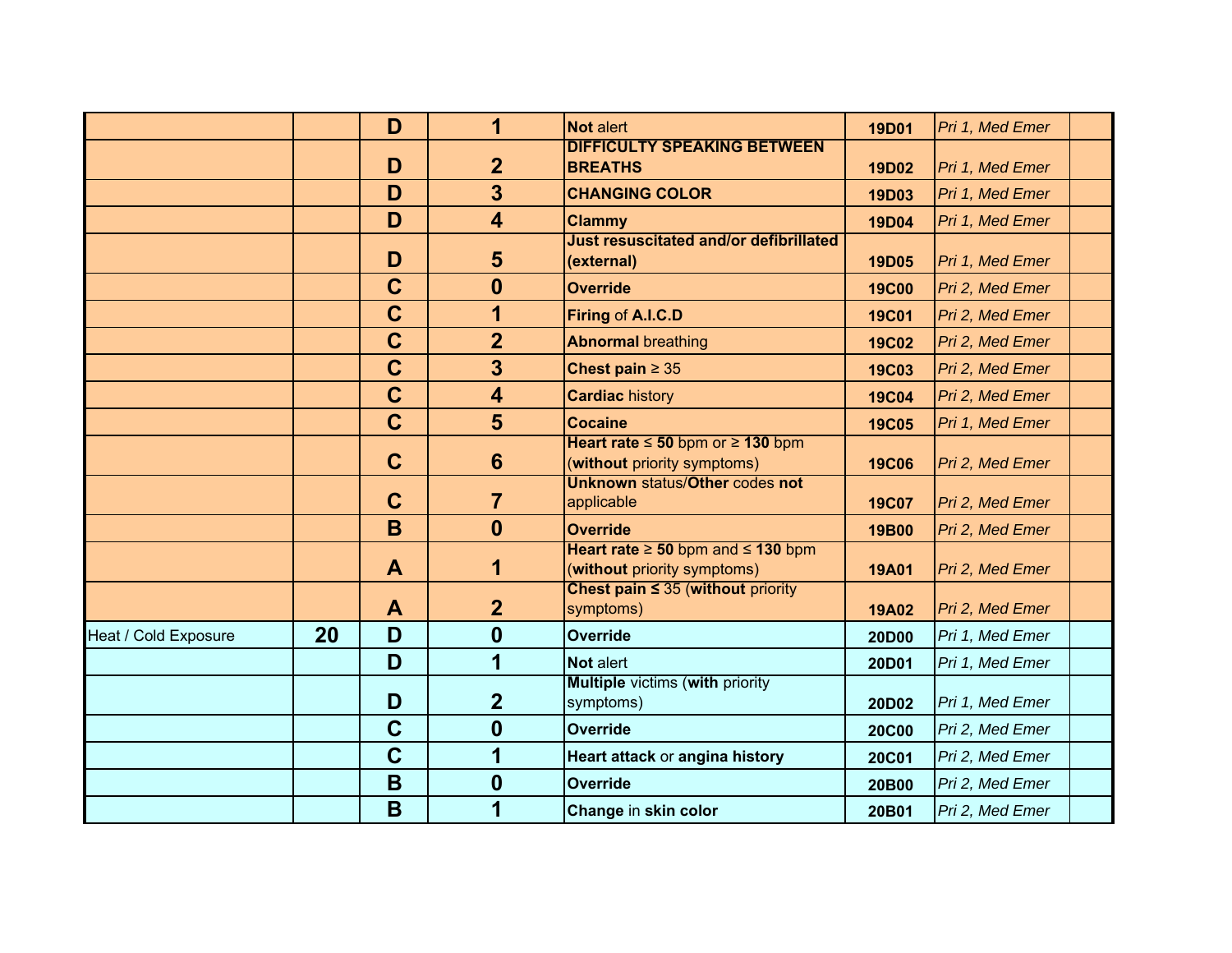|                                                            |    |             |                         | Unknown status/Other codes not                   |              |                 |  |
|------------------------------------------------------------|----|-------------|-------------------------|--------------------------------------------------|--------------|-----------------|--|
|                                                            |    | B           | $\overline{2}$          | applicable                                       | 20B02        | Pri 2, Med Emer |  |
|                                                            |    | A           | 1                       | <b>Alert</b>                                     | <b>20A01</b> | Pri 2, Med Emer |  |
| Hemorrhage / Lacerations                                   | 21 | D           | 0                       | <b>Override</b>                                  | 21D00        | Pri 1, Med Emer |  |
|                                                            |    | D           | 1                       | <b>Unconscious or Arrest</b>                     | 21D01        | Pri 1, Med Emer |  |
|                                                            |    | D           | $\overline{2}$          | Not alert                                        | 21D02        | Pri 1, Med Emer |  |
|                                                            |    | D           | 3                       | <b>DANGEROUS hemorrhage</b>                      | 21D03        | Pri 2, Med Emer |  |
|                                                            |    | D           | $\overline{\mathbf{4}}$ | <b>Abnormal breathing</b>                        | 21D04        | Pri 2, Med Emer |  |
|                                                            |    | $\mathbf C$ | $\mathbf{0}$            | <b>Override</b>                                  | <b>21C00</b> | Pri 2, Med Emer |  |
|                                                            |    | $\mathbf C$ | 1                       | Hemorrhage through TUBES                         | <b>21C01</b> | Pri 2, Med Emer |  |
|                                                            |    | $\mathbf C$ | $\overline{2}$          | Hemorrhage of dialysis fistula                   | <b>21C02</b> | Pri 2, Med Emer |  |
|                                                            |    | B           | $\boldsymbol{0}$        | <b>Override</b>                                  | 21B00        | Pri 2, Med Emer |  |
|                                                            |    | B           | 1                       | <b>POSSIBLY DANGEROUS hemorrhage</b>             | 21B01        | Pri 2, Med Emer |  |
|                                                            |    | B           | $\overline{2}$          | <b>SERIOUS</b> hemorrhage                        | 21B02        | Pri 2, Med Emer |  |
|                                                            |    | B           | 3                       | <b>Bleeding disorder</b>                         | 21B03        | Pri 2, Med Emer |  |
|                                                            |    | B           | $\overline{\mathbf{4}}$ | <b>Blood thinners</b>                            | 21B04        | Pri 2, Med Emer |  |
|                                                            |    | A           | 1                       | <b>NOT DANGEROUS hemorrhage</b>                  | <b>21A01</b> | Pri 2, Med Emer |  |
|                                                            |    | A           | $\overline{2}$          | <b>MINOR hemorrhage</b>                          | <b>21A02</b> | Pri 2, Med Emer |  |
| Inaccessible Incident / Other<br>Entrapments (Non-Vehicle) | 22 | D           | $\mathbf{0}$            | Override                                         | 22D00        | Rescue          |  |
|                                                            |    | D           | 1                       | <b>Mechanical/Machinery</b><br><b>ENTRAPMENT</b> | 22D01        | Rescue          |  |
|                                                            |    | D           | $\overline{2}$          | <b>Trench collapse</b>                           | 22D02        | Rescue          |  |
|                                                            |    | D           | 3                       | <b>Structure collapse</b>                        | 22D03        | Rescue          |  |
|                                                            |    | D           | $\overline{\mathbf{4}}$ | <b>Confined space ENTRAPMENT</b>                 | 22D04        | Rescue          |  |
|                                                            |    | D           | 5                       | <b>Inaccessible</b> terrain situation            | 22D05        | Rescue          |  |
|                                                            |    | D           | $6\phantom{1}$          | Mudslide/Avalanche                               | 22D06        | Rescue          |  |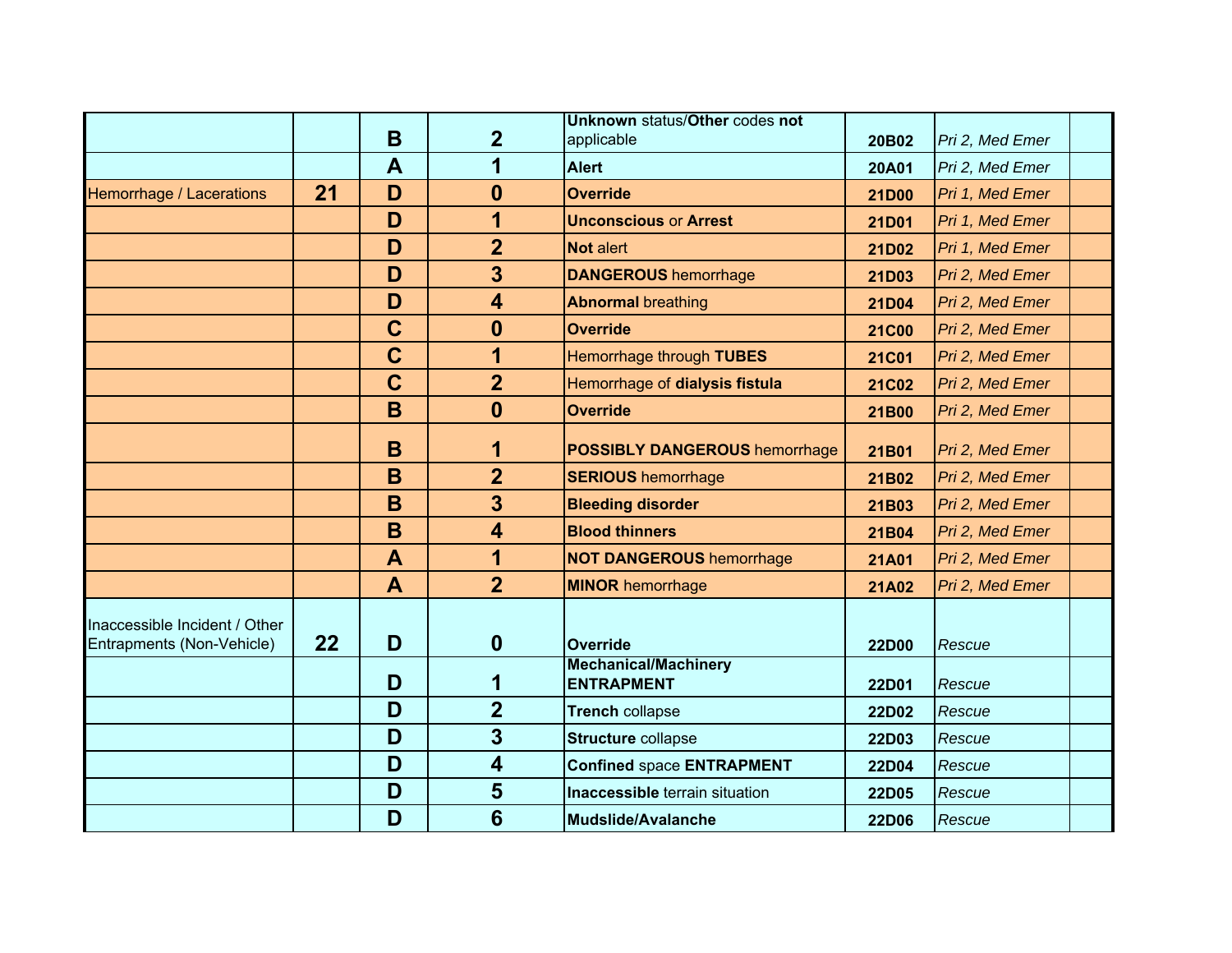|                                            |    | B           | $\mathbf{0}$     | <b>Override</b>                                                     | 22B00        | Rescue          |       |
|--------------------------------------------|----|-------------|------------------|---------------------------------------------------------------------|--------------|-----------------|-------|
|                                            |    | B           | 1                | No longer trapped (unknown injuries)                                | 22B01        | Pri 2, Med Emer |       |
|                                            |    | B           | $\overline{2}$   | PERIPHERAL ENTRAPMENT only                                          | 22B02        | Rescue          |       |
|                                            |    | B           | $\mathbf{3}$     | <b>Unknown</b> status (investigation)/Other<br>codes not applicable | 22B03        | Rescue          |       |
|                                            |    | A           | 1                | No longer trapped (no injuries)                                     | 22A01        | Pri 2, Med Emer |       |
| <b>Overdose / Poisoning</b><br>(Ingestion) | 23 | D           | $\boldsymbol{0}$ | <b>Override</b>                                                     | <b>23D00</b> | Pri 1, Med Emer |       |
|                                            |    | D           | 1                | <b>Unconscious</b>                                                  | 23D01        | Pri 1, Med Emer |       |
|                                            |    | D           | $\overline{2}$   | <b>CHANGING COLOR</b>                                               | 23D02        | Pri 1, Med Emer |       |
|                                            |    | $\mathbf C$ | $\boldsymbol{0}$ | <b>Override</b>                                                     | <b>23C00</b> | Pri 1, Med Emer |       |
|                                            |    | $\mathbf C$ | 1                | <b>Not alert</b>                                                    | <b>23C01</b> | Pri 1, Med Emer |       |
|                                            |    | $\mathbf C$ | $\overline{2}$   | <b>Abnormal breathing</b>                                           | <b>23C02</b> | Pri 2, Med Emer |       |
|                                            |    | $\mathbf C$ | $\overline{3}$   | <b>Antidepressants (tricyclic)</b>                                  | <b>23C03</b> | Pri 2, Med Emer |       |
|                                            |    | $\mathbf C$ | 4                | Cocaine, methamphetamine (or<br>derivatives)                        | <b>23C04</b> | Pri 2, Med Emer |       |
|                                            |    | $\mathbf C$ | 5                | <b>Narcotics</b> (heroin)                                           | <b>23C05</b> | Pri 2, Med Emer |       |
|                                            |    | $\mathbf C$ | $6\phantom{1}6$  | Acid or alkali (lye)                                                | <b>23C06</b> | Pri 2, Med Emer |       |
|                                            |    | $\mathbf C$ | $\overline{7}$   | <b>Unknown status/Other codes not</b><br>applicable                 | <b>23C07</b> | Pri 2, Med Emer |       |
|                                            |    | $\mathbf C$ | 8                | <b>Poison Control request for response</b>                          | <b>23C08</b> | Pri 2, Med Emer |       |
|                                            |    | B           | $\bf{0}$         | <b>Override</b>                                                     | 23B00        | Pri 2, Med Emer |       |
|                                            |    | B           | 1                | <b>OVERDOSE</b> (without priority<br>symptoms)                      | 23B01        | Pri 2, Med Emer |       |
|                                            |    | Ω           | 1                | <b>POISONING (without priority)</b><br>symptoms)                    | 23001        | Pri 2, Med Emer | Quiet |
| Pregnancy / Childbirth /<br>Miscarriage    | 24 | D           | $\boldsymbol{0}$ | <b>Override</b>                                                     | 24D00        | Pri 1, Med Emer |       |
|                                            |    | D           | 1                | <b>BREECH or CORD</b>                                               | 24D01        | Pri 1, Med Emer |       |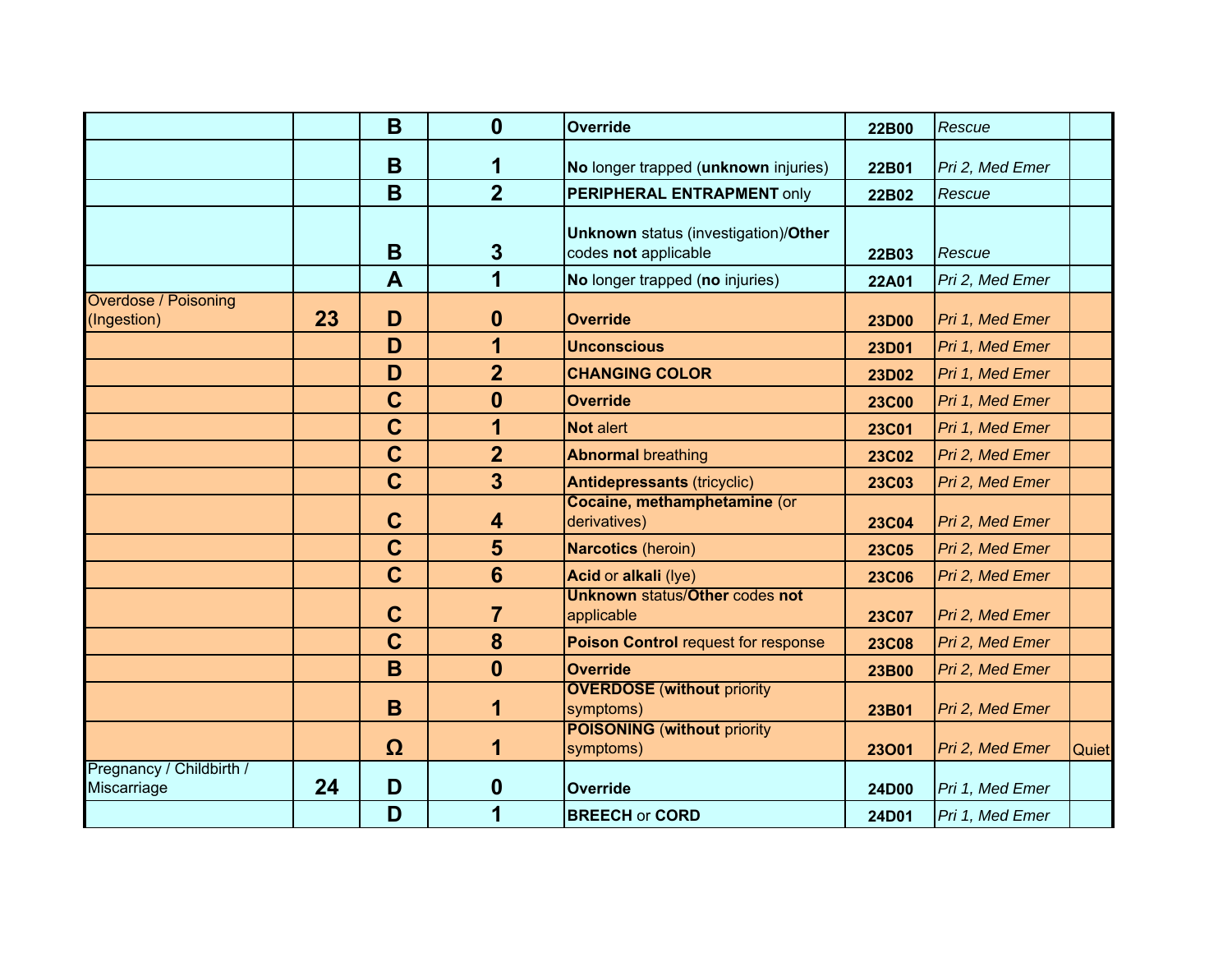|                                                             |    | D                | $\overline{2}$          | <b>Head visible/out</b>                                    | 24D02        | Pri 1, Med Emer |       |
|-------------------------------------------------------------|----|------------------|-------------------------|------------------------------------------------------------|--------------|-----------------|-------|
|                                                             |    | D                | $\mathbf{3}$            | <b>IMMINENT</b> delivery ( $\geq$ 5 months/20<br>weeks)    | 24D03        | Pri 1, Med Emer |       |
|                                                             |    | D                | $\overline{\mathbf{4}}$ | 3rd TRIMESTER hemorrhage                                   | 24D04        | Pri 2, Med Emer |       |
|                                                             |    | D                | 5                       | <b>HIGH RISK</b> complications                             | 24D05        | Pri 2, Med Emer |       |
|                                                             |    | D                | 6                       | <b>Baby born</b> (complications with baby)                 | 24D06        | Pri 1, Med Emer |       |
|                                                             |    | D                | 7                       | <b>Baby born</b> (complications with mother)               | 24D07        | Pri 1, Med Emer |       |
|                                                             |    | $\mathbf C$      | $\mathbf{0}$            | Override                                                   | <b>24C00</b> | Pri 2, Med Emer |       |
|                                                             |    | $\mathbf C$      | 1                       | 2nd TRIMESTER hemorrhage or<br><b>MISCARRIAGE</b>          | <b>24C01</b> | Pri 2, Med Emer |       |
|                                                             |    | $\mathbf C$      | $\overline{2}$          | <b>1st TRIMESTER SERIOUS</b><br>hemorrhage                 | 24C02        | Pri 2, Med Emer |       |
|                                                             |    | $\mathbf C$      | 3                       | <b>Baby born (no complications)</b>                        | <b>24C03</b> | Pri 1, Med Emer |       |
|                                                             |    | B                | $\mathbf{0}$            | Override                                                   | 24B00        | Pri 2, Med Emer |       |
|                                                             |    | B                | 1                       | Labor (delivery not imminent, $\geq 5$<br>months/20 weeks) | 24B01        | Pri 2, Med Emer |       |
|                                                             |    | B                | $\overline{2}$          | <b>Unknown status/Other codes not</b><br>applicable        | 24B02        | Pri 2, Med Emer |       |
|                                                             |    | $\boldsymbol{A}$ | $\boldsymbol{0}$        | <b>Override</b>                                            | <b>24A00</b> | Pri 2, Med Emer |       |
|                                                             |    | A                | 1                       | 1st TRIMESTER hemorrhage or<br><b>MISCARRIAGE</b>          | 24A01        | Pri 2, Med Emer | Quiet |
|                                                             |    | Ω                | 1                       | Waters broken (no contractions or<br>presenting parts)     | 24001        | Pri 2, Med Emer |       |
| Psychiatric / Abnormal<br><b>Behavior / Suicide Attempt</b> | 25 | D                | $\boldsymbol{0}$        | <b>Override</b>                                            | 25D00        | Pri 1, Med Emer |       |
|                                                             |    | D                | 1                       | Not alert                                                  | 25D01        | Pri 1, Med Emer |       |
|                                                             |    | D                | $\overline{2}$          | <b>DANGEROUS hemorrhage</b>                                | 25D02        | Pri 1, Med Emer |       |
|                                                             |    | B                | $\boldsymbol{0}$        | <b>Override</b>                                            | 25B00        | Pri 2, Med Emer |       |
|                                                             |    | B                | 1                       | <b>SERIOUS</b> hemorrhage                                  | 25B01        | Pri 2, Med Emer |       |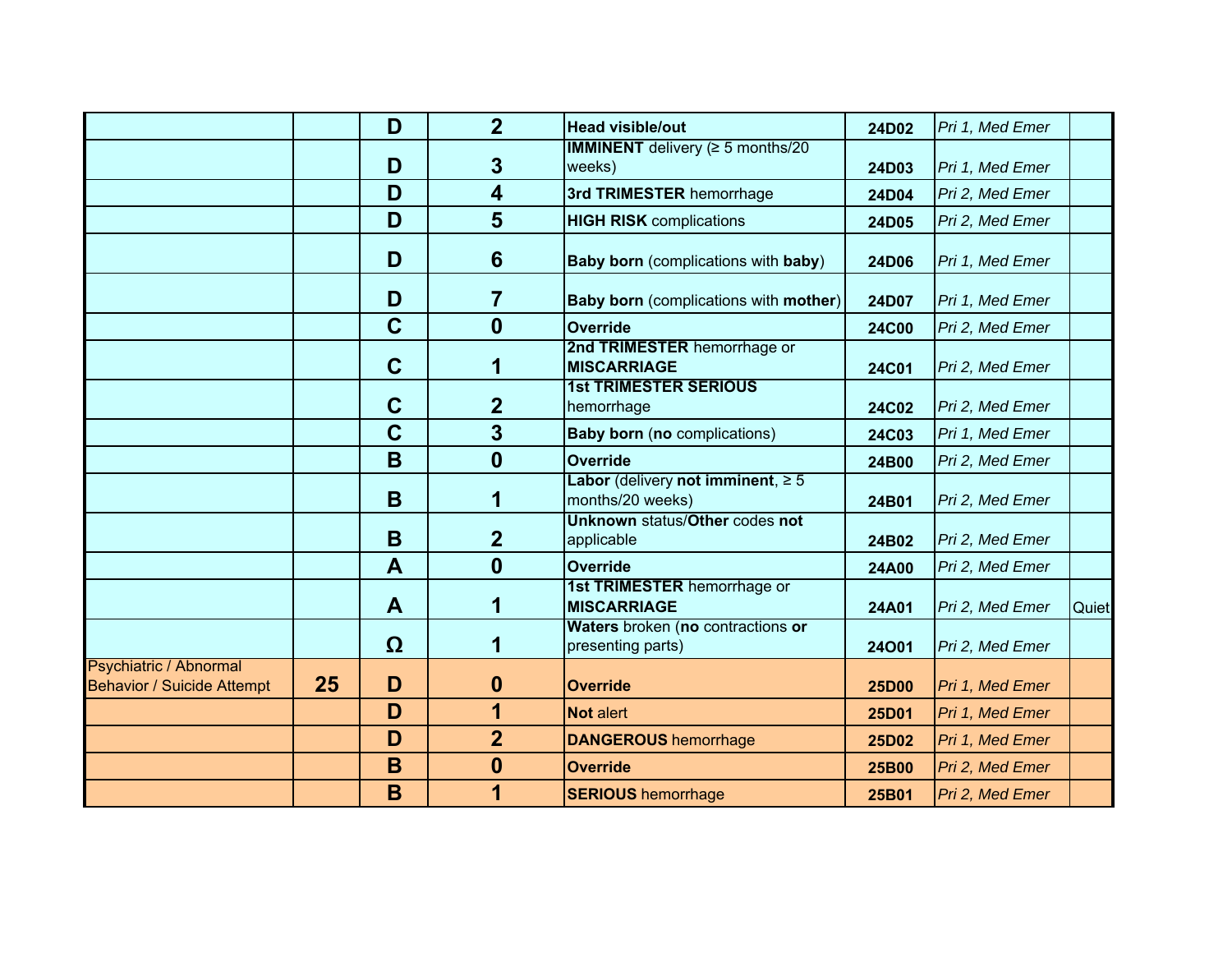|                                            |    | B                | $\overline{2}$          | <b>Non-SERIOUS or MINOR hemorrhage</b>                             | 25B02        | Pri 2, Med Emer              |       |
|--------------------------------------------|----|------------------|-------------------------|--------------------------------------------------------------------|--------------|------------------------------|-------|
|                                            |    | B                | $\overline{\mathbf{3}}$ | <b>THREATENING SUICIDE</b>                                         | 25B03        | Pri 2, Med Emer              |       |
|                                            |    | B                | $\overline{\mathbf{4}}$ | <b>Jumper</b> (threatening)                                        | 25B04        | Pri 2, Med Emer              | Quiet |
|                                            |    | B                | 5                       | Near hanging, strangulation, or<br>suffocation (alert)             | 25B05        | Pri 2, Med Emer              |       |
|                                            |    | B                | 6                       | <b>Unknown status/Other codes not</b><br>applicable                | 25B06        | Pri 2, Med Emer              |       |
|                                            |    | $\blacktriangle$ | 1                       | Non-suicidal and alert                                             | <b>25A01</b> | <b>Med Transfer</b>          |       |
|                                            |    | A                | $\overline{2}$          | Suicidal (not threatening) and alert                               | <b>25A02</b> | <b>NOTIFY PD</b>             |       |
| <b>Sick Person (Specific</b><br>Diagnosis) | 26 | D                | $\boldsymbol{0}$        | <b>Override</b>                                                    | 26D00        | Pri 1, Med Emer              |       |
|                                            |    | D                | 1                       | Not alert                                                          | 26D01        | Pri 1, Med Emer              |       |
|                                            |    | $\mathbf C$      | $\mathbf{0}$            | <b>Override</b>                                                    | <b>26C00</b> | Pri 2, Med Emer              |       |
|                                            |    | $\mathbf C$      | 1                       | <b>ALTERED LEVEL OF</b><br><b>CONSCIOUSNESS</b>                    | <b>26C01</b> | Pri 2, Med Emer              |       |
|                                            |    | $\mathbf C$      | $\overline{2}$          | <b>Abnormal breathing</b>                                          | <b>26C02</b> | Pri 2, Med Emer              |       |
|                                            |    | $\overline{C}$   | 3                       | Sickle cell crisis/Thalassemia                                     | <b>26C03</b> | Pri 2, Med Emer              |       |
|                                            |    | B                | $\bf{0}$                | <b>Override</b>                                                    | 26B00        | Pri 2, Med Emer              |       |
|                                            |    | B                | 1                       | <b>Unknown status/Other codes not</b><br>applicable                | 26B01        | Pri 2, Med Emer              |       |
|                                            |    | $\mathbf{A}$     | $\bf{0}$                | <b>Override</b>                                                    | <b>26A00</b> | Pri 2, Med Emer              |       |
|                                            |    | A                | 1                       | No priority symptoms (complaint<br>conditions 2-11 not identified) | 26A01        | <b>Med Transfer</b>          |       |
|                                            |    | $\blacktriangle$ | $\overline{2}$          | <b>NON-PRIORITY Complaints</b>                                     |              | 26A02-A11 Med Transfer       |       |
|                                            |    | Ω                | 1                       | This code is not in use                                            | 26O01        | <b>Med Transfer</b>          |       |
|                                            |    | Ω                | 9                       | <b>NON-PRIORITY Complaints</b>                                     | 26009        | Still Alarm / Pub<br>Service |       |
|                                            |    | Ω                | $\overline{2}$          | <b>NON-PRIORITY Complaints</b>                                     |              | 26002-028 Med Transfer       |       |
| Stab / Gunshot / Penetrating<br>Trauma     | 27 | D                | 0                       | <b>Override</b>                                                    | <b>27D00</b> | Pri 1, Med Emer              |       |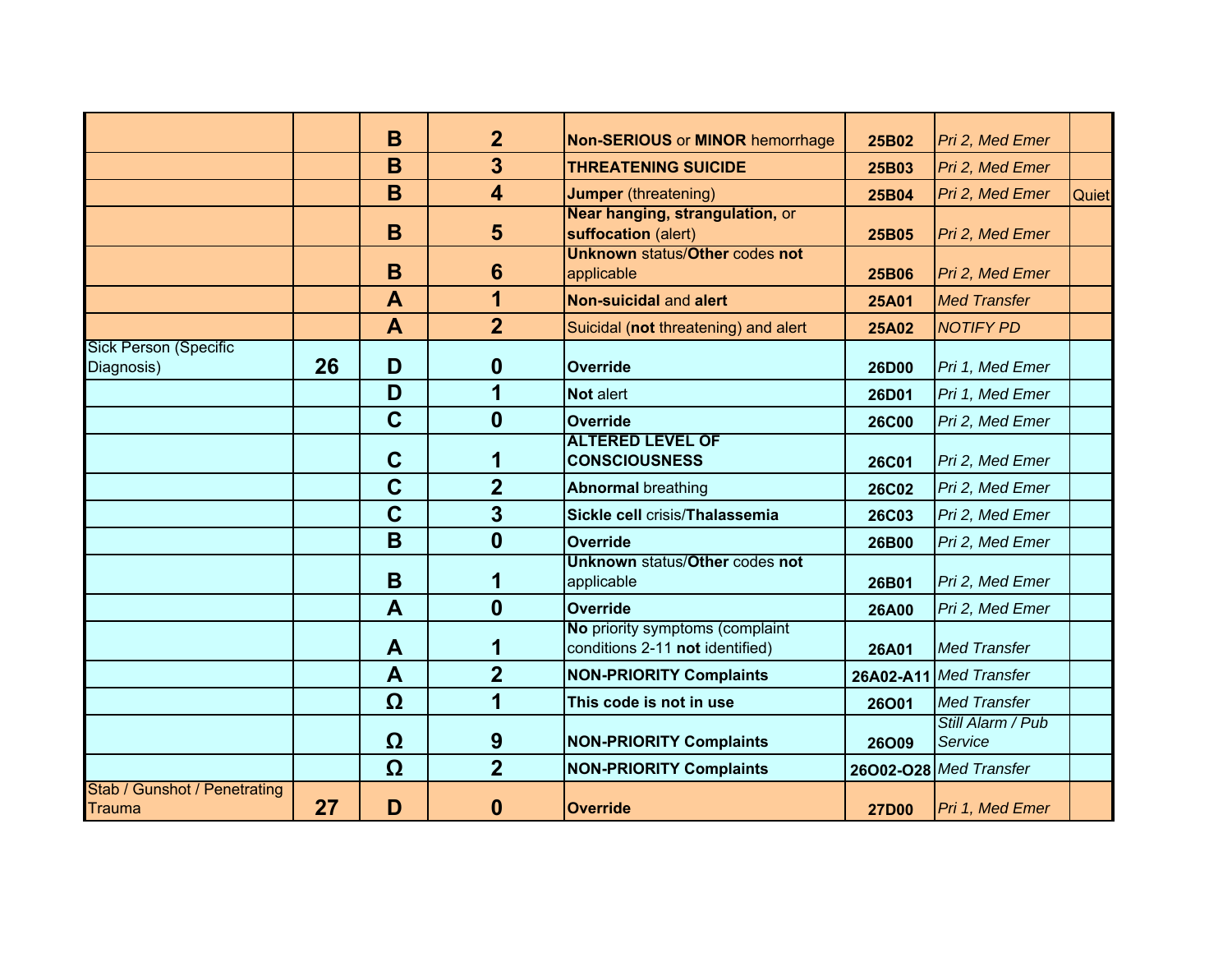|              |    | D              | 1                       | <b>Unconscious or Arrest</b>                                                | <b>27D01</b> | Pri 1, Med Emer  |  |
|--------------|----|----------------|-------------------------|-----------------------------------------------------------------------------|--------------|------------------|--|
|              |    | D              | $\overline{2}$          | Not alert                                                                   | 27D02        | Pri 1, Med Emer  |  |
|              |    | D              | 3                       | <b>CENTRAL wounds</b>                                                       | 27D03        | Pri 1, Med Emer  |  |
|              |    | D              | $\overline{\mathbf{4}}$ | <b>Multiple wounds</b>                                                      | <b>27D04</b> | Pri 1, Med Emer  |  |
|              |    | D              | 5                       | <b>Multiple</b> victims                                                     | <b>27D05</b> | Pri 1, Med Emer  |  |
|              |    | B              | $\mathbf{0}$            | <b>Override</b>                                                             | 26B00        | Pri 2, Med Emer  |  |
|              |    | B              | 1                       | <b>NON-RECENT</b> ( $\geq 6$ hrs) single<br><b>CENTRAL wound</b>            | 27B01        | Pri 2, Med Emer  |  |
|              |    | B              | $\overline{2}$          | Known single PERIPHERAL wound                                               | 27B02        | Pri 2, Med Emer  |  |
|              |    | B              | 3                       | <b>SERIOUS</b> hemorrhage                                                   | 27B03        | Pri 2, Med Emer  |  |
|              |    | B              | 4                       | <b>Unknown status/Other codes not</b><br>applicable                         | 27B04        | Pri 2, Med Emer  |  |
|              |    | B              | 5                       | <b>OBVIOUS DEATH (explosive GSW to</b><br>head)                             | 27B05        | <b>NOTIFY PD</b> |  |
|              |    | A              | 1                       | <b>NON-RECENT (≥ 6hrs) PERIPHERAL</b><br>wounds (without priority symptoms) | <b>27A01</b> | Pri 2, Med Emer  |  |
| Stroke (CVA) | 28 | $\mathbf C$    | $\boldsymbol{0}$        | <b>Override</b>                                                             | <b>28C00</b> | Pri 1, Med Emer  |  |
|              |    | $\mathbf C$    | 1                       | Not alert                                                                   | <b>28C01</b> | Pri 1, Med Emer  |  |
|              |    | $\mathbf C$    | $\overline{2}$          | <b>Abnormal breathing</b>                                                   | <b>28C02</b> | Pri 2, Med Emer  |  |
|              |    | $\overline{C}$ | $\overline{3}$          | <b>Speech problems</b>                                                      | <b>28C03</b> | Pri 2, Med Emer  |  |
|              |    | $\mathbf C$    | 4                       | Numbness, paralysis, or movement<br>problems                                | <b>28C04</b> | Pri 2, Med Emer  |  |
|              |    | $\mathbf C$    | 5                       | Vision problems                                                             | <b>28C05</b> | Pri 2, Med Emer  |  |
|              |    |                |                         |                                                                             | <b>28C06</b> | Pri 2, Med Emer  |  |
|              |    | $\mathbf C$    | $6\phantom{1}6$         | Sudden onset of severe headache                                             |              |                  |  |
|              |    | $\mathbf C$    | $\overline{7}$          | <b>STROKE history</b>                                                       | <b>28C07</b> | Pri 2, Med Emer  |  |
|              |    | $\mathbf C$    | 8                       | Breathing normally $\geq 35$                                                | <b>28C08</b> | Pri 2, Med Emer  |  |
|              |    | B              | $\boldsymbol{0}$        | <b>Override</b>                                                             | 28B00        | Pri 2, Med Emer  |  |
|              |    | B              | 1                       | <b>Unknown status/Other codes not</b><br>applicable                         | 28B01        | Pri 2, Med Emer  |  |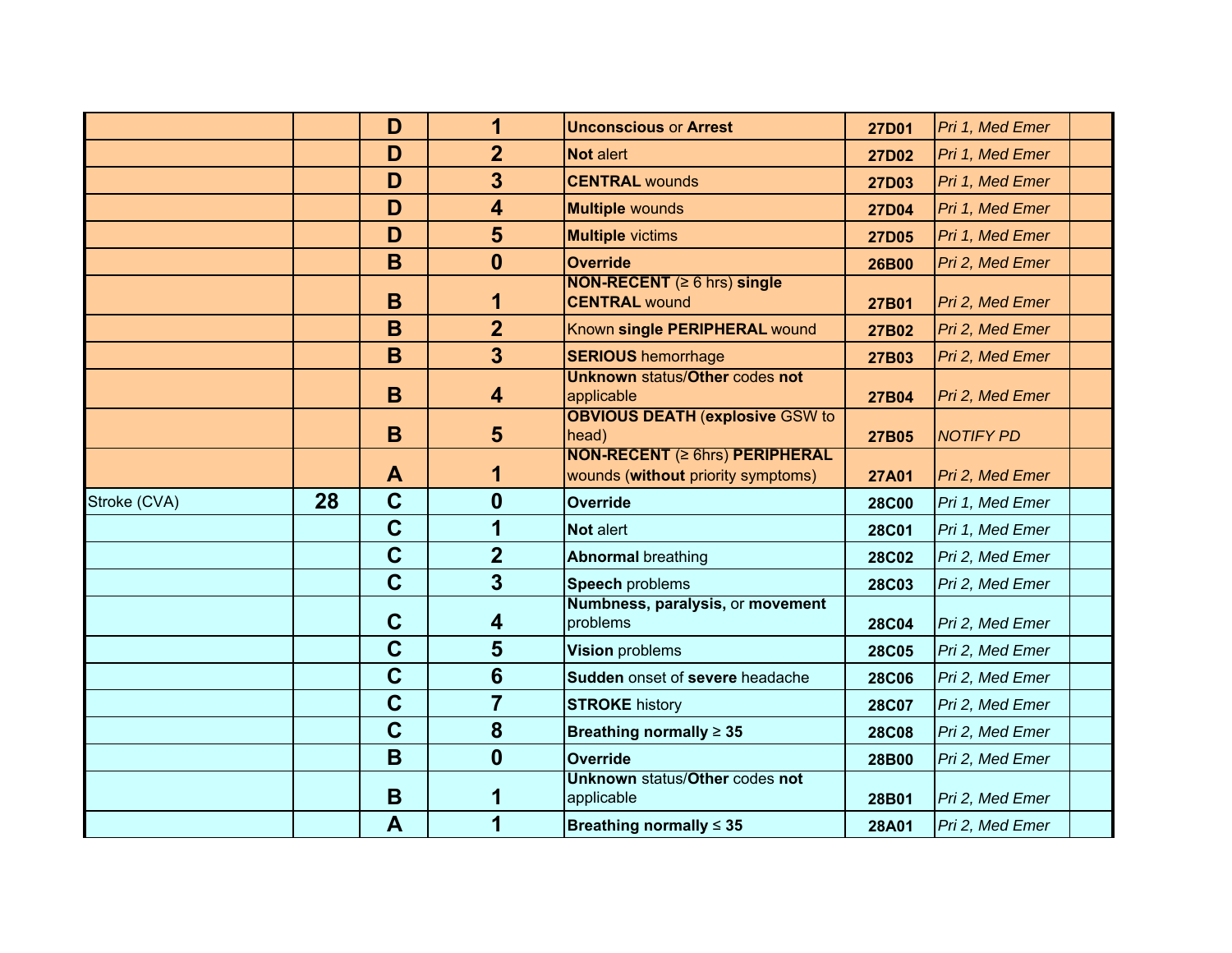| <b>Traffic / Transportation</b> |    |                         |                         |                                                                          |              | <b>MVA</b>                 |  |
|---------------------------------|----|-------------------------|-------------------------|--------------------------------------------------------------------------|--------------|----------------------------|--|
| Incidents                       | 29 | D                       | $\boldsymbol{0}$        | <b>Override</b>                                                          | <b>29D00</b> | w/Entrapment               |  |
|                                 |    |                         |                         |                                                                          |              | <b>MVA</b>                 |  |
|                                 |    | D                       | 1                       | <b>MAJOR INCIDENT</b> (a through f)                                      | 29D01        | w/Entrapment<br><b>MVA</b> |  |
|                                 |    | D                       | $\overline{2}$          | <b>HIGH MECHANISM (k through s)</b>                                      | 29D02        | w/Entrapment               |  |
|                                 |    | D                       | $\overline{\mathbf{3}}$ | <b>HAZMAT</b>                                                            | 29D03        | Haz-Mat                    |  |
|                                 |    | D                       | 4                       | <b>Pinned</b> (trapped) victim                                           | 29D04        | <b>MVA</b><br>w/Entrapment |  |
|                                 |    | D                       | 5                       | Not alert                                                                | 29D05        | MVA w/Injury               |  |
|                                 |    | B                       | $\boldsymbol{0}$        | <b>Override</b>                                                          | 29B00        | MVA w/Injury               |  |
|                                 |    | B                       | 1                       | <b>Injuries</b>                                                          | 29B01        | MVA w/Injury               |  |
|                                 |    | B                       | $\overline{2}$          | <b>SERIOUS</b> hemorrhage                                                | 29B02        | <b>MVA w/Injury</b>        |  |
|                                 |    | B                       | $\overline{\mathbf{3}}$ | <b>Other hazards</b>                                                     | 29B03        | MVA w/Injury               |  |
|                                 |    | B                       | 4                       | <b>Unknown status/Other codes not</b><br>applicable                      | 29B04        | MVA w/Injury               |  |
|                                 |    | $\overline{\mathsf{A}}$ | $\boldsymbol{0}$        | <b>Override</b>                                                          | <b>29A00</b> | MVA w/Injury               |  |
|                                 |    | $\mathbf{A}$            | 1                       | 1st party caller with injury to NOT<br><b>DANGEROUS</b> body area        | <b>29A01</b> | MVA w/Injury               |  |
|                                 |    | Ω                       | 1                       | No injuries (confirmed)                                                  | 29001        | <b>NOTIFY PD</b>           |  |
| Traumatic Injuries (Specific)   | 30 | D                       | $\boldsymbol{0}$        | <b>Override</b>                                                          | 30D00        | Pri 1, Med Emer            |  |
|                                 |    | D                       | 1                       | <b>Unconscious or Arrest</b>                                             | 30D01        | Pri 1, Med Emer            |  |
|                                 |    | D                       | $\overline{2}$          | Not alert                                                                | 30D02        | Pri 1, Med Emer            |  |
|                                 |    | D                       | $\mathbf{3}$            | Chest or Neck injury (with difficulty<br>breathing)                      | 30D03        | Pri 1, Med Emer            |  |
|                                 |    | B                       | $\boldsymbol{0}$        | Override                                                                 | 30B00        | Pri 2, Med Emer            |  |
|                                 |    | B                       | 1                       | POSSIBLY DANGEROUS body area                                             | 30B01        | Pri 2, Med Emer            |  |
|                                 |    | B                       | $\overline{2}$          | <b>SERIOUS</b> hemorrhage                                                | 30B02        | Pri 2, Med Emer            |  |
|                                 |    | $\mathbf{A}$            | 1                       | <b>NOT DANGEROUS</b> body area                                           | 30A01        | Pri 2, Med Emer            |  |
|                                 |    | A                       | $\overline{2}$          | <b>NON-RECENT</b> ( $\geq$ 6hrs) injuries<br>(without priority symptoms) | 30A02        | Pri 2, Med Emer            |  |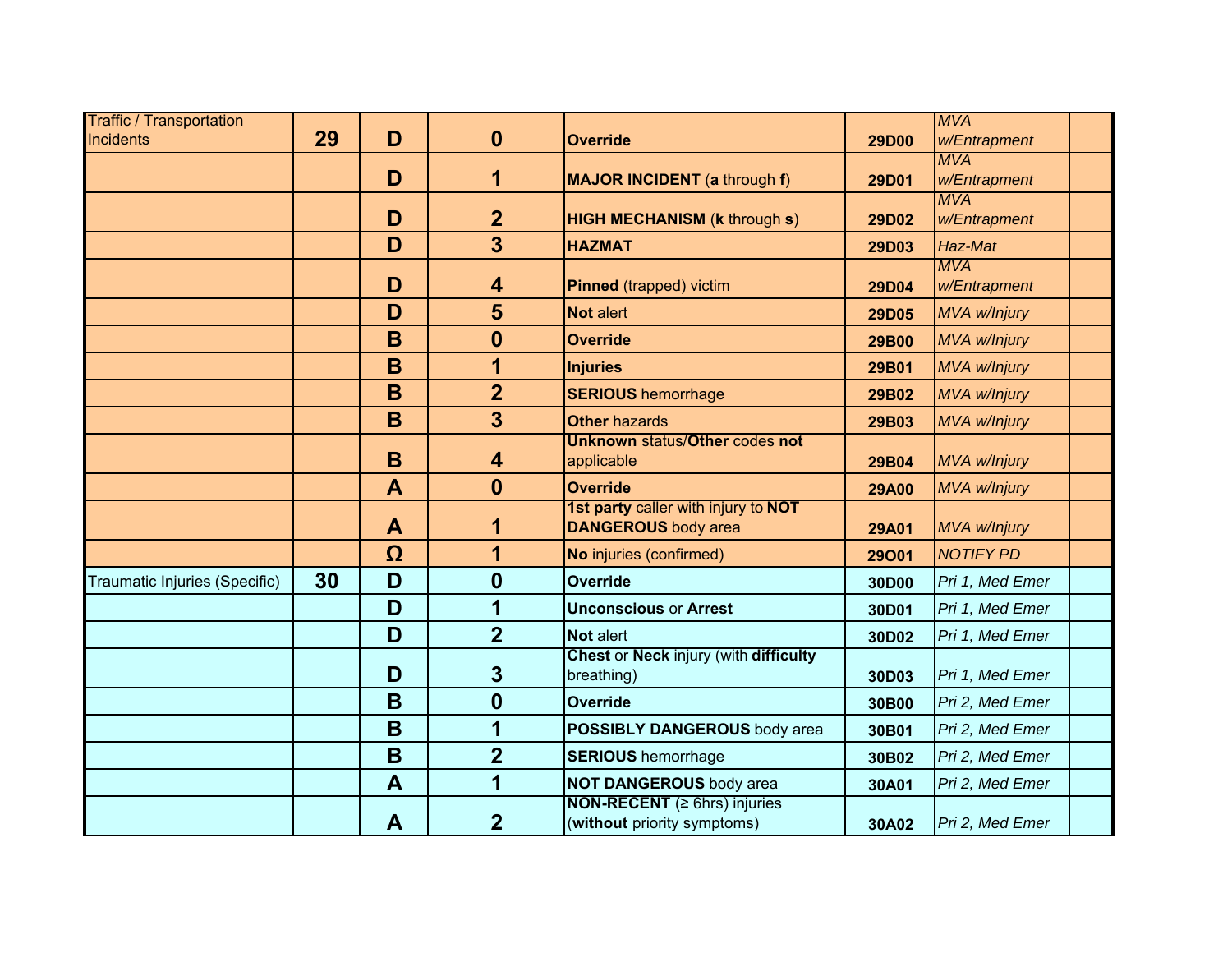|                                         |    | Ω           | 1                       | No injuries (confirmed)                                                 | 30001 | <b>Med Transfer</b> |              |
|-----------------------------------------|----|-------------|-------------------------|-------------------------------------------------------------------------|-------|---------------------|--------------|
| <b>Unconscious / Fainting</b><br>(Near) | 31 | E           | $\boldsymbol{0}$        | <b>Override</b>                                                         | 31E00 | Pri 1, Med Emer     |              |
|                                         |    | Е           | 1                       | <b>INEFFECTIVE BREATHING * (to be</b><br>selected from Case Entry only) | 31E01 | Pri 1, Med Emer     |              |
|                                         |    | D           | $\mathbf{0}$            | <b>Override</b>                                                         | 31D00 | Pri 1, Med Emer     |              |
|                                         |    | D           | 1                       | <b>Unconscious -</b><br><b>AGONAL/INEFFECTIVE BREATHING</b>             | 31D01 | Pri 1, Med Emer     |              |
|                                         |    | D           | $\overline{2}$          | <b>Unconscious - Effective breathing</b>                                | 31D02 | Pri 1, Med Emer     |              |
|                                         |    | D           | $\overline{3}$          | <b>Not alert</b>                                                        | 31D03 | Pri 1, Med Emer     |              |
|                                         |    | D           | $\overline{\mathbf{4}}$ | <b>CHANGING COLOR</b>                                                   | 31D04 | Pri 1, Med Emer     |              |
|                                         |    | $\mathbf C$ | $\boldsymbol{0}$        | <b>Override</b>                                                         | 31C00 | Pri 2, Med Emer     |              |
|                                         |    | $\mathbf C$ | $\overline{\mathbf{1}}$ | Alert with abnormal breathing                                           | 31C01 | Pri 2, Med Emer     |              |
|                                         |    | $\mathbf C$ | 2 <sup>2</sup>          | Fainting episode $(s)$ and alert $\geq 35$<br>(with cardiac history)    | 31C02 | Pri 2, Med Emer     |              |
|                                         |    | $\mathbf C$ | 3 <sup>5</sup>          | Females 12-50 with abdominal pain                                       | 31C03 | Pri 2, Med Emer     |              |
|                                         |    | A           | 1                       | Fainting episode (s) and alert $\geq$ 35<br>(without cardiac history)   | 31A01 | Pri 2, Med Emer     |              |
|                                         |    | A           | $\overline{2}$          | Fainting episode (s) and alert $\leq$ 35<br>(with cardiac history)      | 31A02 | Pri 2, Med Emer     |              |
|                                         |    | A           | $\mathbf{3}$            | Fainting episode (s) and alert $\leq$ 35<br>(without cardiac history)   | 31A03 | Pri 2, Med Emer     | <b>Quiet</b> |
| Unknown Problem (Man<br>Down)           | 32 | D           | $\boldsymbol{0}$        | <b>Override</b>                                                         | 32D00 | Pri 1, Med Emer     |              |
|                                         |    | D           | $\overline{\mathbf{1}}$ | <b>LIFE STATUS QUESTIONABLE</b>                                         | 32D01 | Pri 1, Med Emer     |              |
|                                         |    | B           | 1                       | Standing, sitting, moving, or talking                                   | 32B01 | Pri 2, Med Emer     |              |
|                                         |    | B           | $\overline{2}$          | Medical Alarm (Alert) notifications (no<br>patient information)         | 32B02 | Pri 2, Med Emer     |              |
|                                         |    | B           | 3                       | <b>Unknown status/Other codes not</b><br>applicable                     | 32B03 | Pri 2, Med Emer     |              |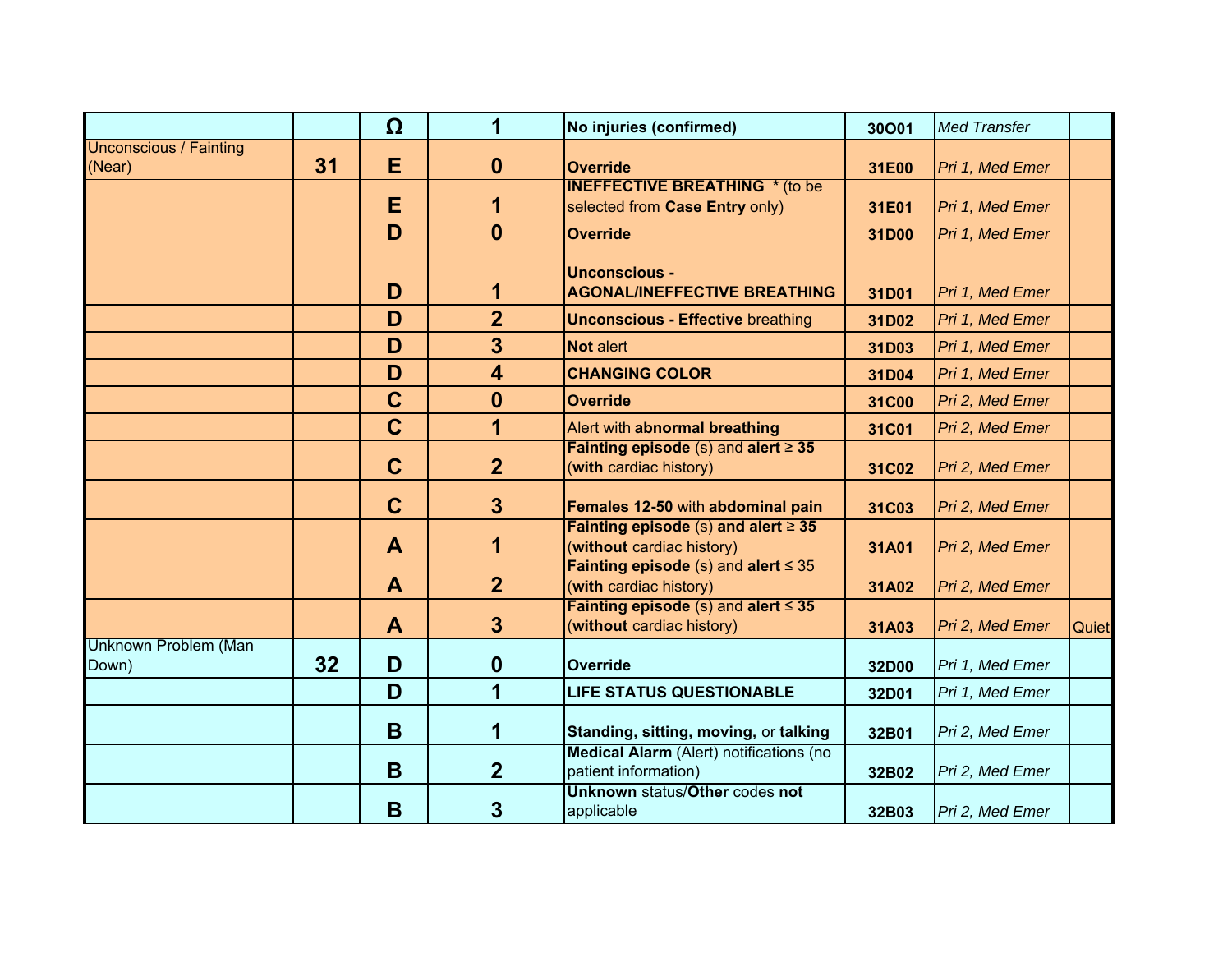|                                                      |    |              |                         | Caller's language not understood (no                        |              |                            |  |
|------------------------------------------------------|----|--------------|-------------------------|-------------------------------------------------------------|--------------|----------------------------|--|
|                                                      |    | B            | 4                       | interpreter in center)                                      | 32B04        | Pri 2, Med Emer            |  |
| Transfer / Interfacility /<br><b>Palliative Care</b> | 33 | D            | $\mathbf 0$             | <b>Override</b>                                             | 33D00        | Pri 1, Med Emer            |  |
|                                                      |    | D            | 1                       | <b>Suspected cardiac or respiratory</b><br>arrest           | 33D01        | Pri 1, Med Emer            |  |
|                                                      |    | D            | $\overline{2}$          | <b>Just resuscitated and/or defibrillated</b><br>(external) | 33D02        | Pri 1, Med Emer            |  |
|                                                      |    | $\mathbf C$  | $\mathbf 0$             | <b>Override</b>                                             | <b>33C00</b> | Pri 2, Med Emer            |  |
|                                                      |    | $\mathbf C$  | 1                       | Not alert (acute change)                                    | 33C01        | Pri 1, Med Emer            |  |
|                                                      |    | $\mathbf C$  | $\overline{2}$          | <b>Abnormal breathing (acute onset)</b>                     | 33C02        | Pri 2, Med Emer            |  |
|                                                      |    | $\mathbf C$  | $\overline{3}$          | <b>Significant hemorrhage or shock</b>                      | 33C03        | Pri 2, Med Emer            |  |
|                                                      |    | $\mathbf C$  | 4                       | Possible acute heart problems or MI<br>(heart attack)       | 33C04        | Pri 2, Med Emer            |  |
|                                                      |    | $\mathbf C$  | 5                       | <b>Acute severe pain</b>                                    | 33C05        | Pri 2, Med Emer            |  |
|                                                      |    | $\mathbf C$  | $6\phantom{1}$          | <b>Emergency response requested</b>                         | 33C06        | Pri 2, Med Emer            |  |
|                                                      |    | $\mathbf{A}$ | 1                       | <b>ACUITY I (no priority symptoms)</b>                      | 33A01        | <b>Med Transfer</b>        |  |
|                                                      |    | A            | $\overline{2}$          | <b>ACUITY II (no priority symptoms)</b>                     | 33A02        | <b>Med Transfer</b>        |  |
|                                                      |    | $\mathbf{A}$ | $\overline{3}$          | <b>ACUITY III (no priority symptoms)</b>                    | 33A03        | <b>Med Transfer</b>        |  |
| <b>Automatic Crash Notification</b>                  | 34 | D            | $\mathbf{0}$            | <b>Override</b>                                             | 34D00        | <b>MVA</b><br>w/Entrapment |  |
|                                                      |    | D            | 1                       | <b>HIGH MECHANISM (h through n)</b>                         | 34D01        | <b>MVA</b><br>w/Entrapment |  |
|                                                      |    | D            | $\overline{2}$          | <b>Unconscious</b>                                          | 34D02        | MVA w/lnjury               |  |
|                                                      |    | D            | $\overline{3}$          | <b>NOT BREATHING / INEFFECTIVE</b><br><b>BREATHING</b>      | 34D03        | MVA w/Injury               |  |
|                                                      |    | D            | $\overline{\mathbf{4}}$ | <b>LIFE STATUS QUESTIONABLE</b>                             | 34D04        | MVA w/Injury               |  |
|                                                      |    | B            | $\boldsymbol{0}$        | <b>Override</b>                                             | 34B00        | MVA w/Injury               |  |
|                                                      |    | B            | 1                       | <b>Injuries Involved</b>                                    | 34B01        | MVA w/lnjury               |  |
|                                                      |    | B            | $\overline{2}$          | Multiple victims (one unit)                                 | 34B02        | MVA w/lnjury               |  |
|                                                      |    | B            | $\overline{3}$          | Multiple victims (additional units)                         | 34B03        | MVA w/Injury               |  |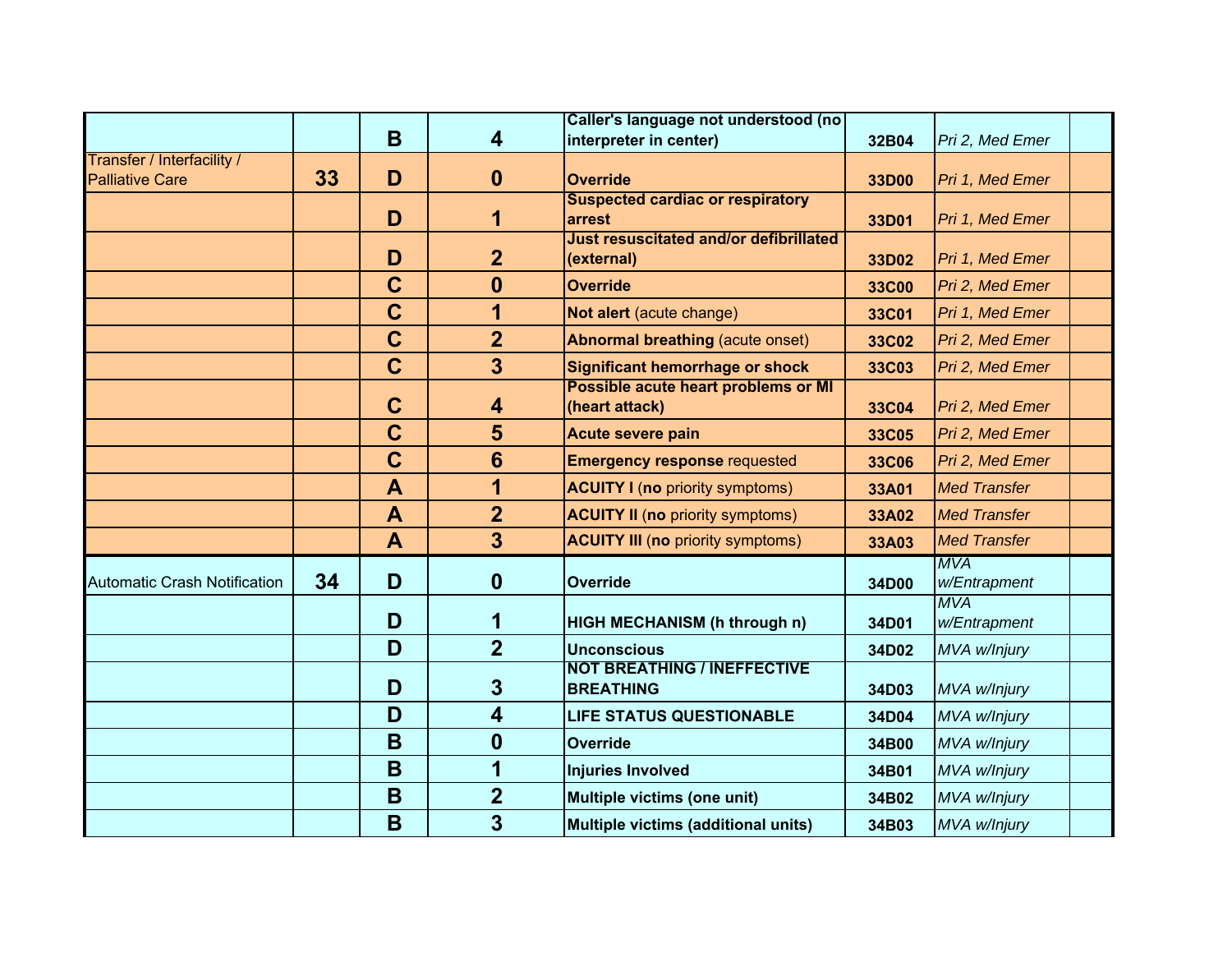|                                                     |    | B                       | $\overline{\mathbf{4}}$ | Air Bag/Other Automatic Sensor                                         | 34B04        | MVA w/Injury        |  |
|-----------------------------------------------------|----|-------------------------|-------------------------|------------------------------------------------------------------------|--------------|---------------------|--|
|                                                     |    | $\overline{\mathsf{A}}$ | $\mathbf{0}$            | <b>Injuries Involved</b>                                               | 34A00        | MVA w/Injury        |  |
|                                                     |    | A                       | 1                       | <b>NOT DANGEROUS injuries (1st party)</b><br>and single occcupant)     | 34A01        | MVA w/Injury        |  |
|                                                     |    | Ω                       | 1                       | No Injuries (refer to Police)                                          | 34001        | <b>NOTIFY PD</b>    |  |
| <b>Health Care Professional</b><br><b>Admission</b> | 35 | D                       | $\mathbf{0}$            | <b>Override</b>                                                        | 35D00        | Pri 1, Med Emer     |  |
|                                                     |    | D                       | 1                       | <b>HCP not on scene (immediate life</b><br>threat)                     | 35D01        | Pri 1, Med Emer     |  |
|                                                     |    | D                       | $\overline{2}$          | <b>HCP without AED on scene</b><br>(immediate life threat)             | 35D02        | Pri 1, Med Emer     |  |
|                                                     |    | D                       | $\mathbf{3}$            | <b>HCP and AED on scene (immediate</b><br>life threat)                 | 35D03        | Pri 1, Med Emer     |  |
|                                                     |    | $\mathbf C$             | $\mathbf{0}$            | <b>Override</b>                                                        | <b>35C00</b> | Pri 2, Med Emer     |  |
|                                                     |    | $\mathbf C$             | 1                       | <b>HCP not on scene (emergency</b><br>response)                        | 35C01        | Pri 1, Med Emer     |  |
|                                                     |    | $\mathbf C$             | $\overline{2}$          | <b>HCP without AED on scene</b><br>(emergency response)                | 35C02        | Pri 2, Med Emer     |  |
|                                                     |    | $\mathbf C$             | $\mathbf{3}$            | <b>HCP with AED on scene (emergency</b><br>response)                   | 35C03        | Pri 2, Med Emer     |  |
|                                                     |    | A                       | 1                       | At patient within 1 hour                                               | 35A01        | <b>Med Transfer</b> |  |
|                                                     |    | $\mathbf{A}$            | $\overline{2}$          | At patient within 2 hours                                              | 35A02        | <b>Med Transfer</b> |  |
|                                                     |    | $\mathbf{A}$            | $\overline{\mathbf{3}}$ | At patient within 3 hours                                              | 35A03        | <b>Med Transfer</b> |  |
|                                                     |    | $\mathbf{A}$            | $\overline{\mathbf{4}}$ | At patient within 4 hours                                              | 35A04        | <b>Med Transfer</b> |  |
| <b>Pandemic Flu</b>                                 | 36 | D                       | $\boldsymbol{0}$        | <b>Override</b>                                                        | 36D00        | Pri 2, Med Emer     |  |
|                                                     |    | D                       | 1                       | <b>INEFFECTIVE BREATHING with flu</b><br>symptoms                      | 36D01        | Pri 2, Med Emer     |  |
|                                                     |    | D                       | $\overline{2}$          | Not alert with flue symptoms                                           | 36D02        | Pri 2, Med Emer     |  |
|                                                     |    | D                       | $\overline{3}$          | <b>DIFFICULTY SPEAKING BETWEEN</b><br><b>BREATHS with flu symptoms</b> | 36D03        | Pri 2, Med Emer     |  |
|                                                     |    | D                       | 4                       | <b>CHANGING COLOR with flu</b><br>symptoms                             | 36D04        | Pri 2, Med Emer     |  |